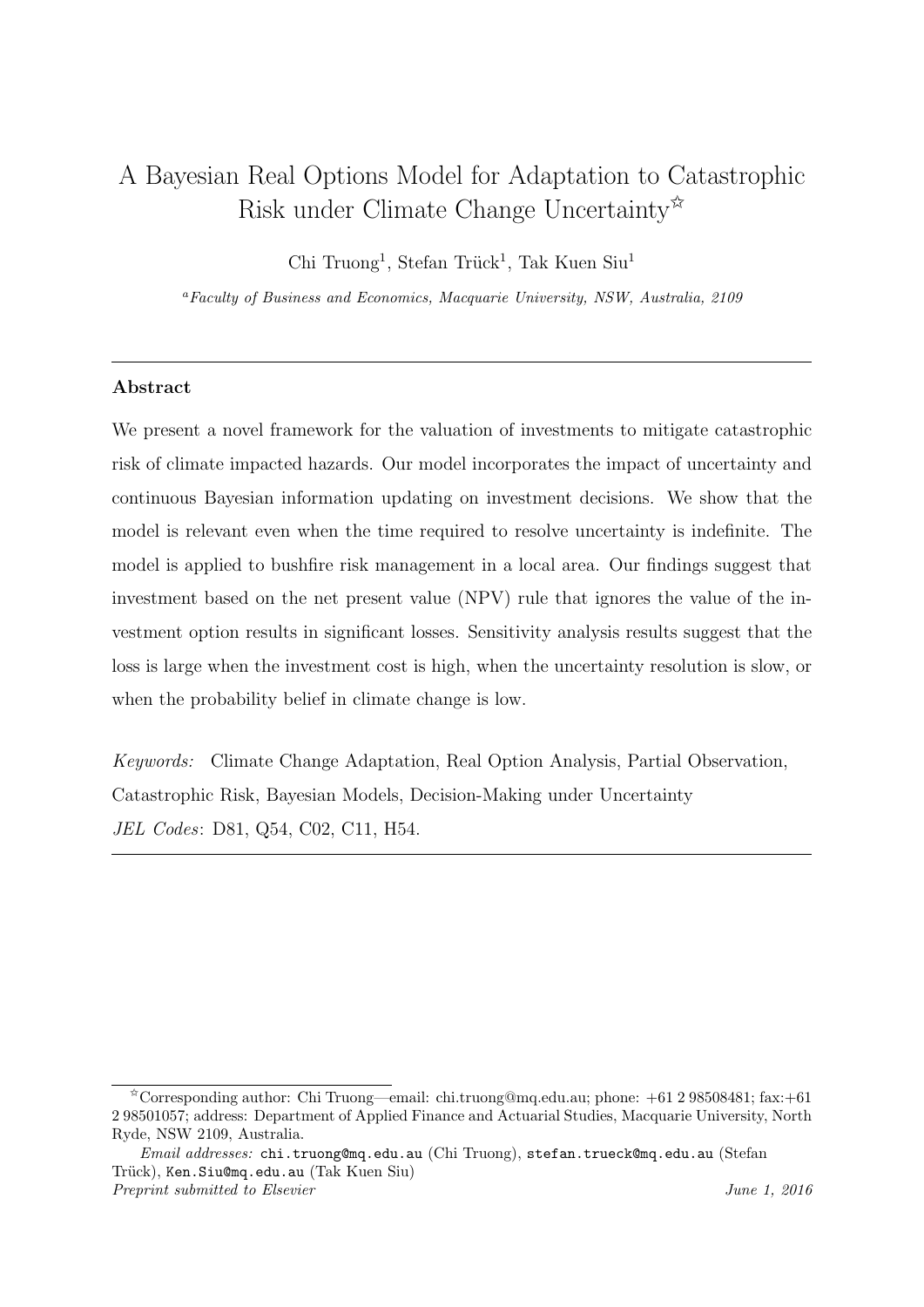# 1. Introduction

Significant developments in real options theory over the last two decades have made real options a popular tool for the valuation of irreversible investments. In stochastic environments, where project values are uncertain and investment is irreversible, the rational decision to invest is analogous to the optimal exercise of an American option. Thus, an investment option can be valued and the option should be relinquished only when the value of the project is sufficiently high. Real options theory has been used to explain firms' investment behaviour that cannot be explained by the discounted cash flow theory based on net present values (NPV) (Quigg, 1993; Carey and Zilberman, 2002) and has been applied in various fields of research, see, e.g., Dixit and Pindyck (1994); Schwartz and Trigeorgis (2004); Dimson and Mussavian (1999); Lambrecht and Perraudin (2003); Koussis et al. (2013) for an overview.

Despite the appeal of real options theory in guiding investment under uncertainty, few applications exist in the area of climate change adaptation, especially in the valuation of projects that may mitigate catastrophic risks. This seems surprising, since investment projects in this area, e.g. flood dykes or dams, often last for decades and investment is therefore difficult, if not impossible, to reverse. The demand for accurate valuation of such adaptation projects is certainly high, given the enormous investment costs. In addition, uncertainty induced by climate change is immense and the most important impact of climate change is often thought to be through catastrophes (Van Aalst, 2006). The importance of 'real options thinking' in the field of climate change has been recognised by Gollier and Treich (2003).

The main difficulty in applying existing real options models to climate change adaptation is that typically in these models, the underlying probability law that describes uncertainty in investment payoffs is assumed to be known (Dixit and Pindyck, 1994). Therefore, in most of the standard real options models, only the investment payoff is uncertain and varies stochastically over time. While this assumption is reasonable in a stationary environment, it may not be suitable in the context of climate change adaptation where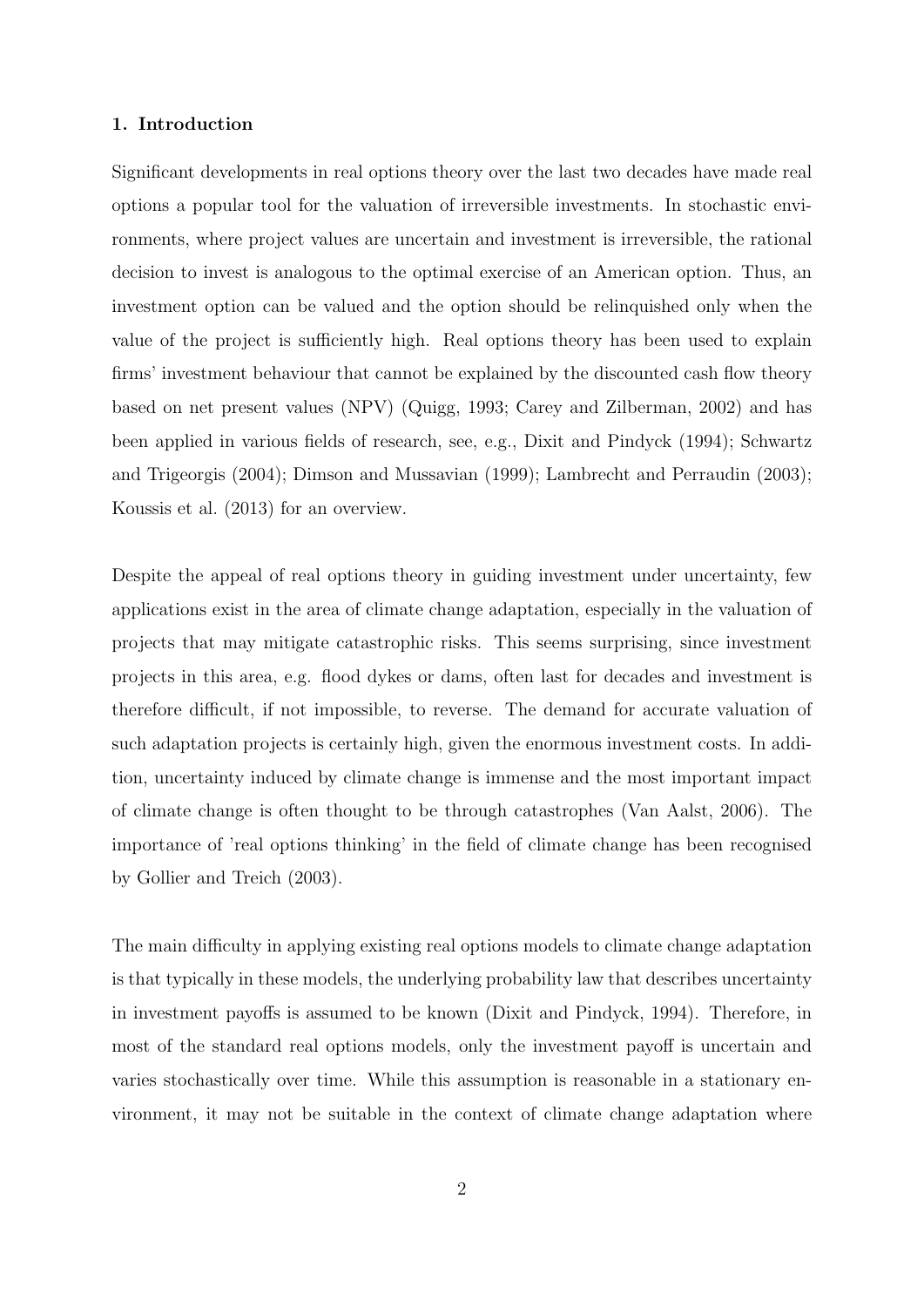the climate system is known to be changing<sup>1</sup>, but the extent of the change is uncertain. Appropriate models need to take into account uncertainty about parameters in stochastic models, which is usually called 'deep uncertainty', and how that uncertainty resolves over time as more observations on climate change impacts become available. In the absence of a scientifically rigorous model, climate change adaptation studies often revert to discounted cashflow theory and use the NPV rule to make investment decisions (Kirshen et al., 2008a,b; Michael, 2007; Symes et al., 2009; West et al., 2001; Brouwer and van Ek, 2004; Waters et al., 2003; Zhu et al., 2007; Bouwer et al., 2010; Mathew et al., 2012). In a recent study, Li et al. (In press) use Bayesian approaches for analyzing catastrophic risks resulting from earthquakes. They, however, focus on the use of Extreme Value Theory coupled with a Markov chain Monte Carlo (MCMC) approach to estimate catastrophic risk, which is not the same as the focus of the current paper.

In this paper, we examine an optimal investment problem at a regional level to reduce the risk of catastrophes such as bushfires, flooding and storm surges. These are important catastrophes that result in large costs to the insurance industry. For example, insurance cost in Australia over the period 1990-2012 for bushfires, flooding and storm surges are \$1.8, \$3.06, and \$0.86 billion, respectively (Insurance Council of Australia, 2016). In a hotter and therefore more energetic climate system, these catastrophes are predicted to occur even more frequently (Solomon, 2007). For Australia, recent studies suggest that Queensland will observe more floods and storm surges, while in the southeastern Australia, a higher number of bushfires is predicted to occur (Garnaut, 2011; Murphy and Timbal, 2008). These trends seem to be already present in the records of Australian insurance costs (Figure 1). The costs of insuring bushfire, flooding and storm surge losses appear to have grown exponentially over the last two decades, from a total of \$0.47 billion in the 1990s to \$5.2 billion in the 2000s.

 $1<sup>1</sup>$ As shown in Hartmann et al. (2014), observed data on global mean temperature indicates an increase of  $0.075^{\circ}$ C per decade if a linear model is estimated for the period 1901-2012, and  $0.107^{\circ}$ C per decade if a piece-wise linear model is used. For Australia, data over the period 1957-1996 indicates that occurrences of warm temperature extreme events have increased while the number of extremely cool temperature events has decreased (Collins et al., 2000).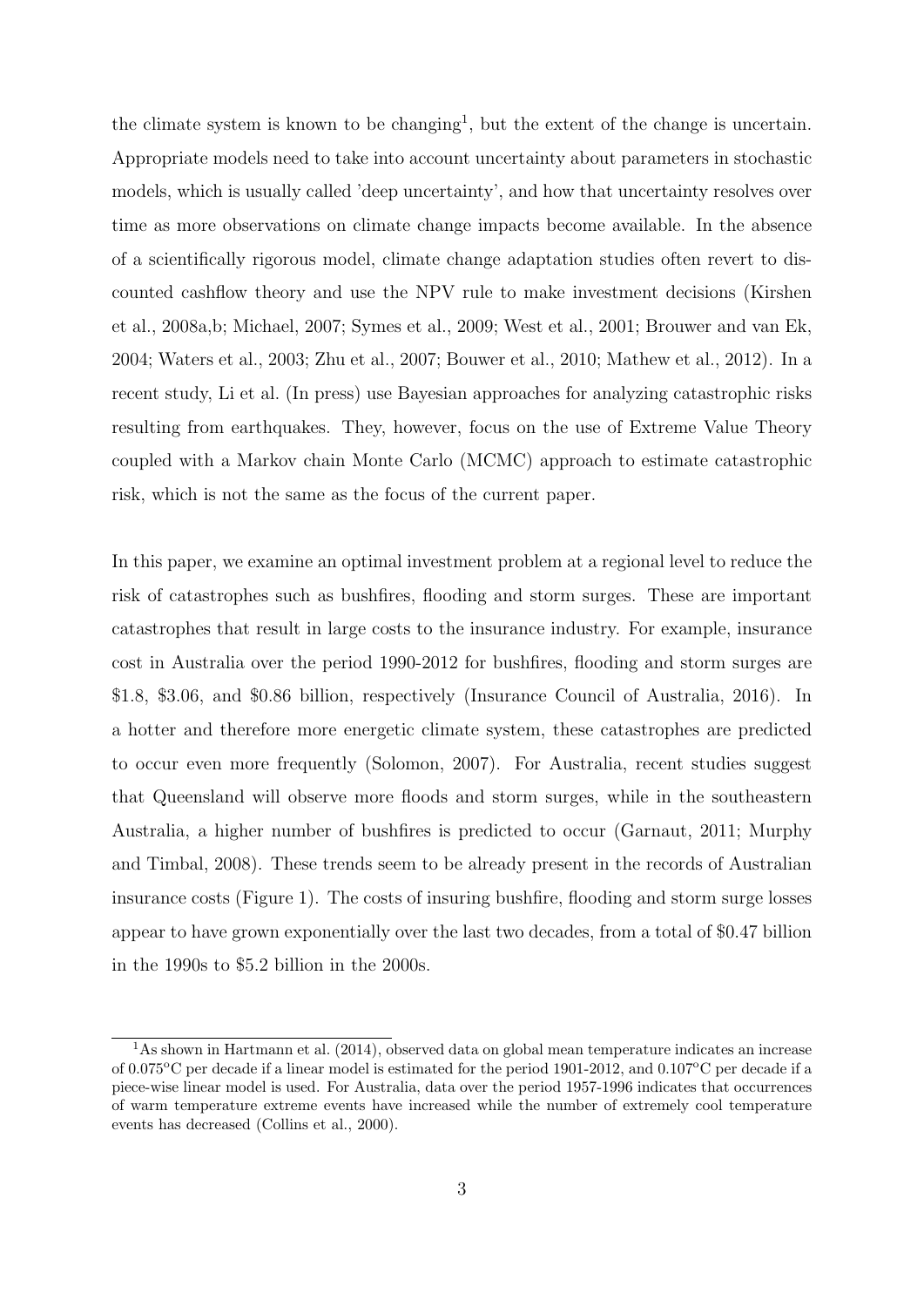

Figure 1: Annual insurance cost of bushfires, flooding and storm surges in Australia over period 1990-2012. Data are sourced from Insurance Council of Australia (2016).

As a result of more frequent and possibly more severe catastrophic losses, the payoffs of risk reduction projects grow over time. The growth rate of the payoffs is, however, highly uncertain due to the uncertainty in climate change predictions and in the mechanisms used to downscale global climate change estimates to regional scales. Using different climate models and different emission scenarios, one can obtain quite different predictions for the frequency and severity of climate impacted hazards. A decision maker can form an initial probability belief on the growth of investment payoff based on the predictions from climate models and update this belief when more observations on the local climate, and therefore catastrophic risk, are available. Studies in climate change, see, e.g., Kelly and Kolstad (1999); Karp and Zhang (2006), however, found that initial beliefs based on climate models often reflect immense uncertainty and the uncertainty takes a long time to resolve. In the case of climate change adaptation, this means that we may never know the true growth rate of investment payoffs. An important question is whether it is still worthwhile to defer investment rather than investing immediately given a positive NPV, while this uncertainty is never resolved. Furthermore, in implementing an investment model at the regional level, it is often found that few observations of catastrophic events are available and the question of how to overcome data scarcity also needs to be addressed.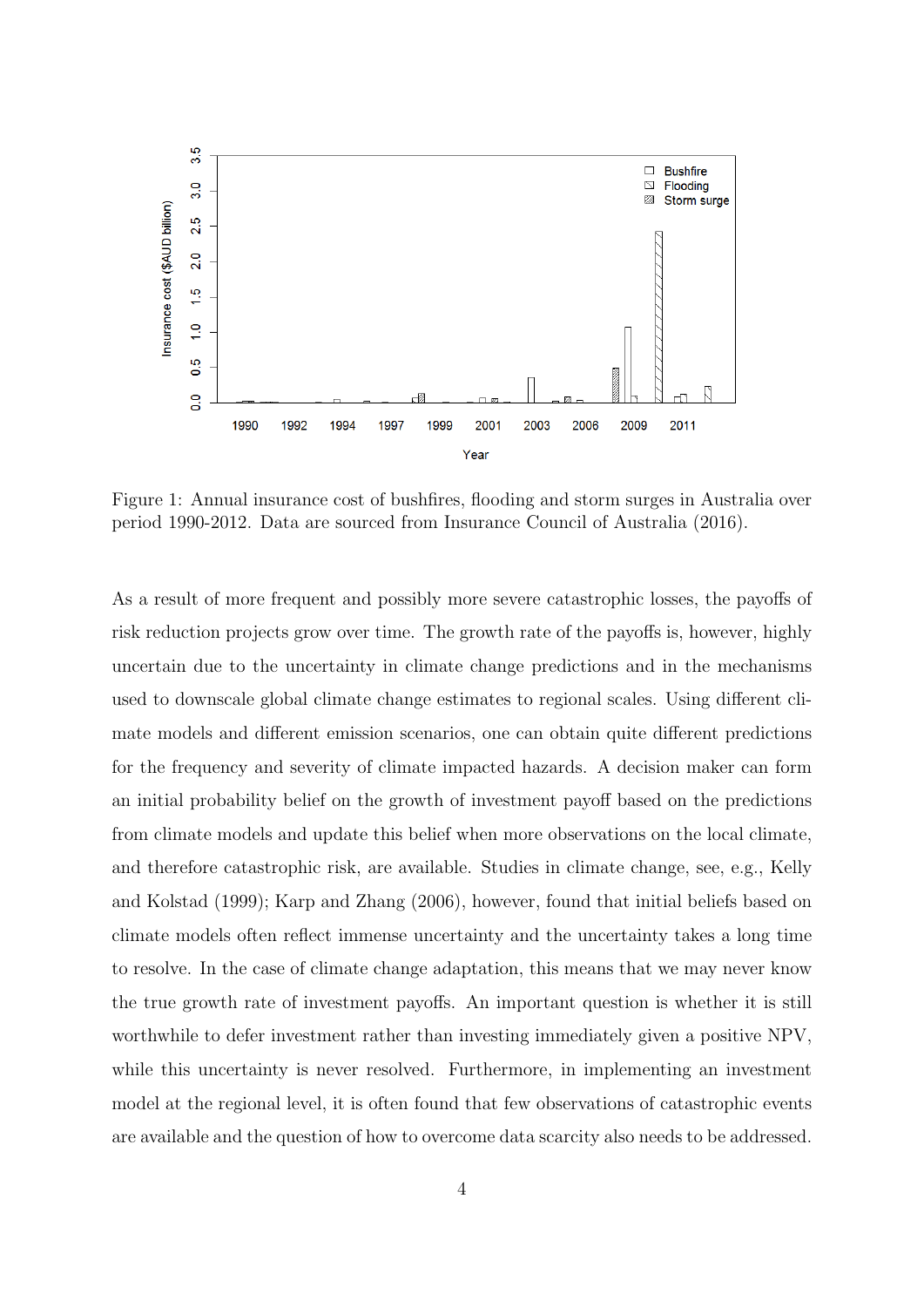We contribute to the literature by introducing a real options framework for the valuation of catastrophic risk mitigation projects that allows for continuous Bayesian updating of information. Our framework is built upon recent work in the field of investment under incomplete information (Décamps et al., 2005; Klein, 2009) but quite significantly extends these studies to allow for a more general payoff structure: while Décamps et al. (2005) and Klein (2009) examine so-called 'front-loaded' projects, i.e. projects where all payoffs are obtained immediately upon investment, we investigate the investment decision for a 'back-loaded' project where payoffs are spread across the entire lifetime of the project which is assumed to be indefinite. This seems an important extension from the practical perspective, since in practice most investment projects for catastrophe prevention or adaptation to climatic change last for a long time and payoffs are typically obtained while the projects are still in place.

We find that investment behaviour for back-loaded projects can be significantly different from that for front-loaded projects. In particular, the optimal investment boundary in the payoff-belief state space is found to be non-increasing rather than non-decreasing as found by Décamps et al. (2005) and Klein (2009). This means that the more pessimistic the decision maker is about the growth rate of the payoff flow, the longer she delays investment. This result is shown to hold in a special case where the logarithm of investment payoff follows a random walk process without drift and in the conducted empirical study.

We also analyse the expected time to learn about the growth rate of payoffs from the investment and the expected time to investment that are of great interest in climate change adaptation (Chao and Hobbs, 1997; Kelly and Kolstad, 1999). In contrast to the usual perception, see, e.g. Grenadier and Malenko (2010), we show that in a modelling framework with an unknown growth rate, uncertainty may remain unresolved forever and one may never know the true growth rate. This is evidenced in our empirical example and may well occur for other climate change adaptation problems. We show that the expected time to investment may also be infinite, but it is still important to use the real options framework to capture the positive value generated by volatile investment payoffs.

A nice feature of the developed model is that when the logarithm of the investment pay-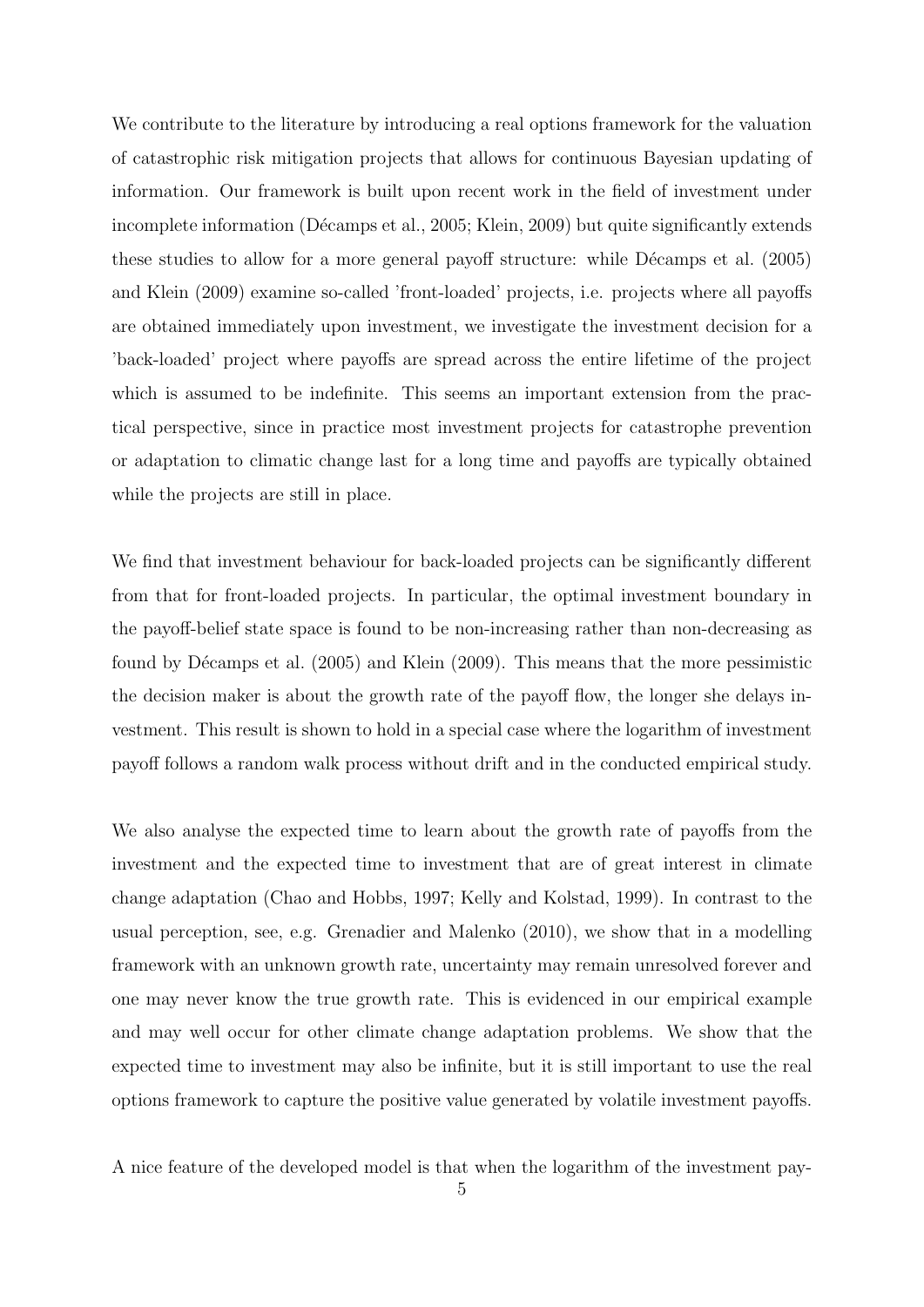off follows a random walk process without drift, we can calculate the exact value of the investment option using a closed form formula. When this is not the case, the model can be solved using standard numerical techniques such as, e.g. binomial lattice or finite difference methods. We illustrate the application of the model for the case of bushfire risk management at the local level. We use a Poisson panel data model to estimate the loss frequency and apply quantile regression to estimate the distribution for the severity of losses. Both of these econometric models utilize broad databases to overcome the rare-event data shortage problem. Quantile regression also takes account of heavy tails inherent in catastrophic losses and allows to investigate factors driving extreme losses separately from those that affect average losses. This flexibility proves valuable in particular for exploring the complex relationship between climate change, adaptation and catastrophic loss events.

The remainder of the paper is organized as follows. Section 2 outlines and analyzes the developed modeling framework. Section 3 provides an application of the framework in a case study, using catastrophic risks from bushfires as an empirical example. The final Section 4 concludes.

# 2. Modeling framework

# 2.1. Frequency and Severity of Climate Impacted Hazards

In the following, we model the cumulative loss  $S_t$  over a period  $(0, t]$  as a compound Poisson process

$$
S_t = \sum_{n=1}^{N_t} X_n,\tag{1}
$$

where  $N_t$  is the number of catastrophic events that occur during period  $(0, t]$  and  $X_n$  is the loss caused by the  $n^{th}$  event. It is assumed that  $X_n$ ,  $n = 1, 2, \dots$ , are independent and identically distributed random variables, which are also independent of  $N_t$ . The loss severity has an expected value  $\beta$  and the number of catastrophic events,  $N_t$ , follows a conditional Poisson process that has a stochastic intensity  $\Lambda_t$ . The process  $\{\Lambda_t\}$  is assumed to follow a geometric Brownian motion

$$
d\Lambda_t/\Lambda_t = \mu dt + \sigma dB_t,
$$
  
6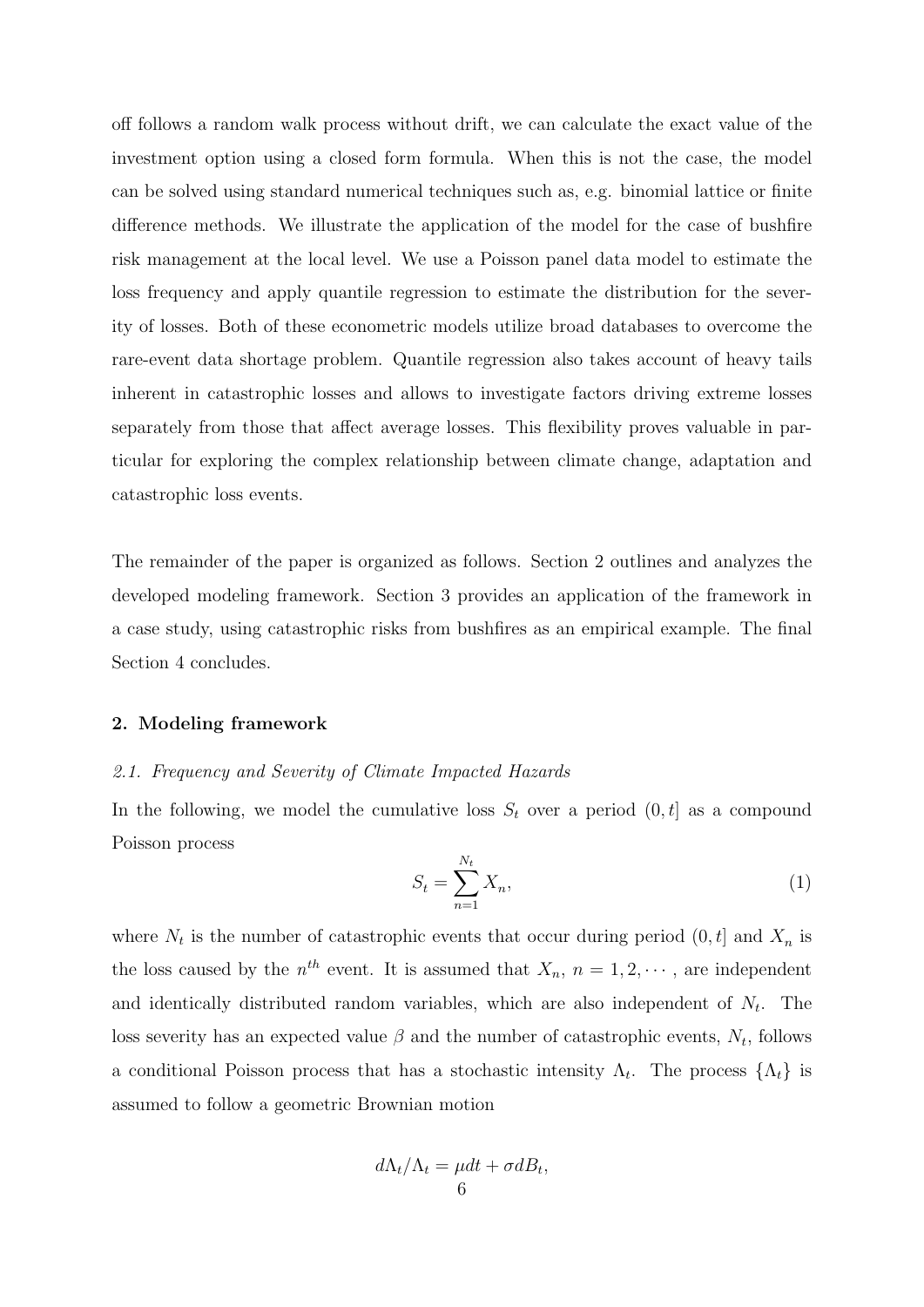where  ${B_t}$  is a standard Brownian motion defined on a given complete probability space  $(\Omega, \mathcal{F}, P)$ . The drift  $\mu$  is a random variable on  $(\Omega, \mathcal{F}, P)$  taking a value in the state space  $\{\mu_H, \mu_L\}$ <sup>2</sup>. The volatility of the Poisson intensity process  $\sigma$  is assumed to be a positive constant for simplicity. The positivity of  $\Lambda_t$  follows since the intensity process  $\{\Lambda_t\}$  is governed by a geometric Brownian motion<sup>3</sup> .

The decision maker has an initial belief  $p_0$  that the growth rate is  $\mu_H$  and updates her belief as information about the Poisson intensity emerges, using the Bayes' rule, so that the information updating is rational. The  $\sigma$ -field generated by the process  $\{\Lambda_t\}$  up to and including time t augmented by all P-null subsets of  $\mathcal F$  is denoted by  $\mathscr F_t$  and the posterior probability of event  $\mu = \mu_H$  at time t is denoted by  $P_t$ , i.e.  $P_t = P[\mu = \mu_H | \mathscr{F}_t]$ , with the initial condition  $P_0 = p_0$ . Upon applying Bayes' rule, the posterior probability  $P_t$  can be expressed as

$$
P_t = \left[1 + \frac{1 - p_0}{p_0} \left(\exp\left((\ln \Lambda_t - \ln \Lambda_0 - \frac{\mu_H + \mu_L - \sigma^2}{2}t)\right)\right)^{-\omega/\sigma}\right]^{-1},\tag{2}
$$

where  $\omega = \frac{\mu_H - \mu_L}{\sigma}$  $\frac{-\mu_L}{\sigma}$  is interpreted as the signal to noise ratio. It can be checked that  $P_t \in (0,1)$ . Equation (2) implies that  $P_t$  is revised upwards (downwards) whenever ln  $\Lambda_t$  is higher (lower) than its expected value,  $\ln \Lambda_0 + \frac{\mu_H + \mu_L - \sigma^2}{2}$  $\frac{u_L - \sigma^2}{2}t$ , that is obtained when  $\mu$ takes the average level,  $\mu = \frac{\mu_H + \mu_L}{2}$  $\frac{+\mu_L}{2}$ . The extent of revision is proportional to the difference between ln  $\Lambda_t$  and its expected value, the level of uncertainty  $\mu_H - \mu_L$ , and is inversely proportional to the noise level measured by  $\sigma$ .

We can describe the dynamics of the posterior belief  $P_t$  by using another Brownian motion

<sup>&</sup>lt;sup>2</sup>In general, one may consider the situation where  $\mu$  can take any real values. In particular, if  $\mu$  has a prior distribution as a normal distribution, we may end up with a conjugate-prior situation and the posterior estimate of  $\mu$  can be derived by solving a heat equation, as in, for example, Karatzas and Zhao (2001) and Zhang et al. (2012). However, to illustrate the key idea of the present modeling framework and to simplify our discussion, we consider the simpler situation where  $\mu$  takes a value in  $\{\mu_H, \mu_L\}$ 

<sup>&</sup>lt;sup>3</sup>Note that in a more general setting, one may also consider the situation where the drift of the Poisson intensity process is modulated by a hidden Markov chain. However, under such a setting, filtering theory for hidden Markov models would be required to discuss the problem. This may perhaps represent a potential topic for future research.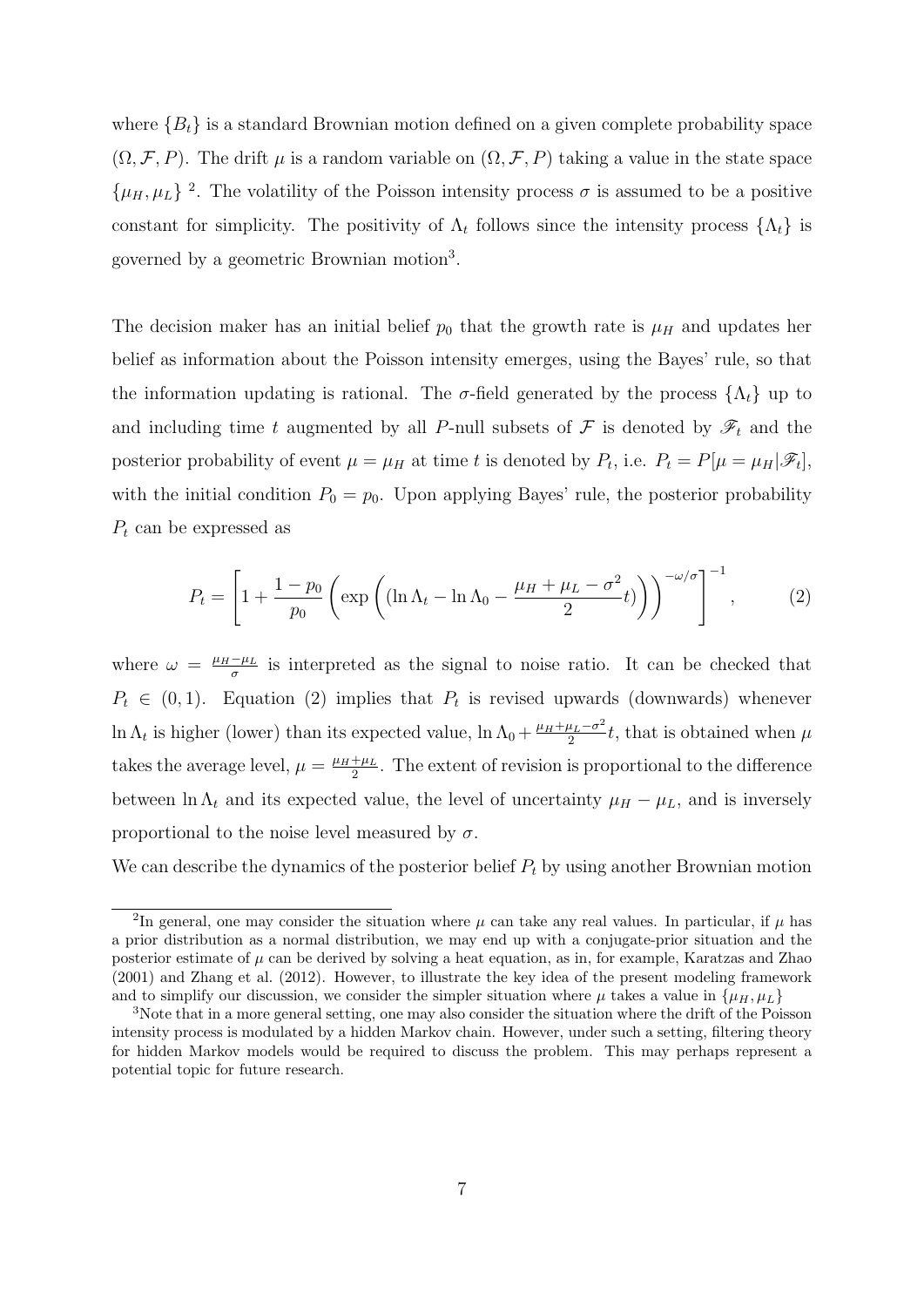$\{\bar{B}_t\}$  that is adapted to the filtration  $\{\mathscr{F}_t\}$ <sup>4</sup>,

$$
\bar{B}_t \equiv \sigma^{-1} \left( \ln \Lambda_t - \ln \Lambda_0 - \int_0^t E(\mu | \mathscr{F}_s) ds + \frac{1}{2} \sigma^2 t \right). \tag{3}
$$

As discussed in Liptser and Shiryaev (2001), Chapter 7, Section 7.4, the (observed) dynamics of  $\Lambda_t$  can then be expressed in terms of  $\bar{B}_t$  as

$$
d\Lambda_t/\Lambda_t = [\mu_L + P_t(\mu_H - \mu_L)]dt + \sigma d\bar{B}_t, \tag{4}
$$

and by applying Itô's Lemma to  $(2)$ , the dynamics of posterior beliefs can be obtained,

$$
dP_t = P_t(1 - P_t) \frac{(\mu_H - \mu_L)}{\sigma} d\bar{B}_t.
$$
\n<sup>(5)</sup>

A posterior belief satisfying (5) has a zero expected rate of change and at any point in time, the current belief is the best forecast of future belief. Indeed  $\{P_t\}$  is an  $(\mathbb{F}, P)$ -(local)-martingale. Due to the fact that  $P_t \in (0,1)$ , it is an  $(\mathbb{F}, P)$ -martingale. The variation in the posterior belief is proportional to the signal to noise ratio. When the noise  $(\sigma)$  is large, posterior beliefs change slowly since new observations convey little information about the growth rate  $\mu$ . When the difference between high and low growth rates,  $\mu_H - \mu_L$ , is large and the noise is small, new observations may reveal the true value of  $\mu$  and the posterior belief experiences a large change.

Remark I: The Bayesian modelling framework considered here may be related to continuoustime Bayesian modeling frameworks used in, for example, Karatzas and Zhao (2001) and Zhang et al. (2012), to discuss optimization problems in mathematical finance and insurance.

Remark II: The compound Poisson process is widely used in the collective risk theory in actuarial mathematics to describe surplus processes of insurance companies, see, for example, the classic monograph by Bühlmann (1970). The compound Poisson process has also been used to value catastrophic insurance contracts.

<sup>&</sup>lt;sup>4</sup>Note that the Brownian motion  ${B_t}$  is not adapted to the filtration  ${\mathscr{F}_t, t \ge 0}$ , since  $\mu$  is unknown and therefore, knowing the history of  $\Lambda_t$  up to time t is not sufficient to know the history of B up to time t.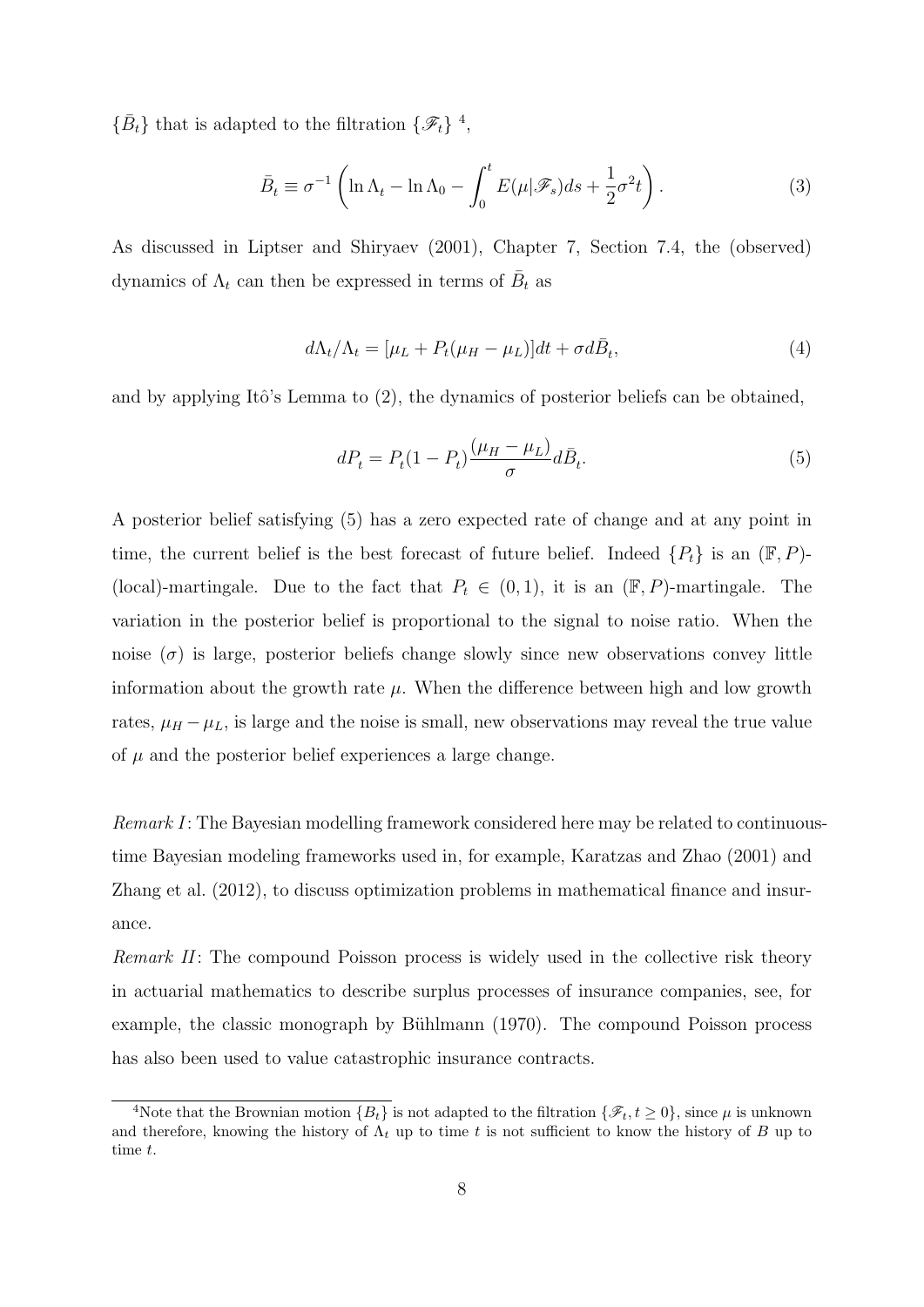#### 2.2. Investments into Climate Change Adaptation

Let us now consider an investment project with investment cost  $I$  that is sunk once committed. The project reduces the frequency of catastrophic events by a proportion  $k$ from the investment time until infinity. Since the expected loss over a period  $(t_1, t_2]$ , given the information observed up to and including time  $t_1$ , is  $\beta E[\int_{t_1}^{t_2} \Lambda_s ds | \mathscr{F}_{t_1}]$ , the investment payoff over this period is  $k\beta E[\int_{t_1}^{t_2} \Lambda_s ds | \mathscr{F}_{t_1}]$ . At the discount rate r, the expected NPV of investing in the project at time  $\tau$  conditional on the information available up to and including time  $t = 0$  is given by

$$
E\left[k\beta\int_{\tau}^{\infty}e^{-rs}\Lambda_s ds - e^{-r\tau}I|\mathscr{F}_0\right].
$$
 (6)

The decision maker determines an optimal time to enter into the investment project that maximizes the expected NPV. Admission investment times are non-anticipative (i.e., depend only on the current information, but not future information), which is the case if  $\tau$  is a stopping time. Thus, if the current time is zero, the optimal investment problem can be formulated as:

$$
\max_{\tau} E\left[k\beta \int_{\tau}^{\infty} e^{-rs} \Lambda_s ds - e^{-r\tau} I|\mathcal{F}_0\right]
$$
\n(7)

subject to (4) and (5), and  $\tau$  is an  $\{\mathcal{F}_t\}$ -stopping time taking a value in  $[0,\infty)$ .

In general, the performance functional may be formulated as:

$$
\max_{\tau \in \Gamma_{t,\infty}} E\bigg[k\beta \int_{\tau}^{\infty} e^{-r(s-t)} \Lambda_s ds - e^{-r(\tau-t)} I|\mathscr{F}_t\bigg],\tag{8}
$$

where  $\mathscr{F}_t$  represents the information available up to and including time t and  $\Gamma_{t,\infty}$  is the space of all F-stopping times taking a value in the interval  $[t, \infty)$ .

This problem has two state variables,  $P_t$  and  $\Lambda_t$  that are correlated. It may not be easy to directly calculate the NPV of a project invested at a given state. Determining the value of the option is even more difficult. In the following, we apply a change of measures method to simplify the problem.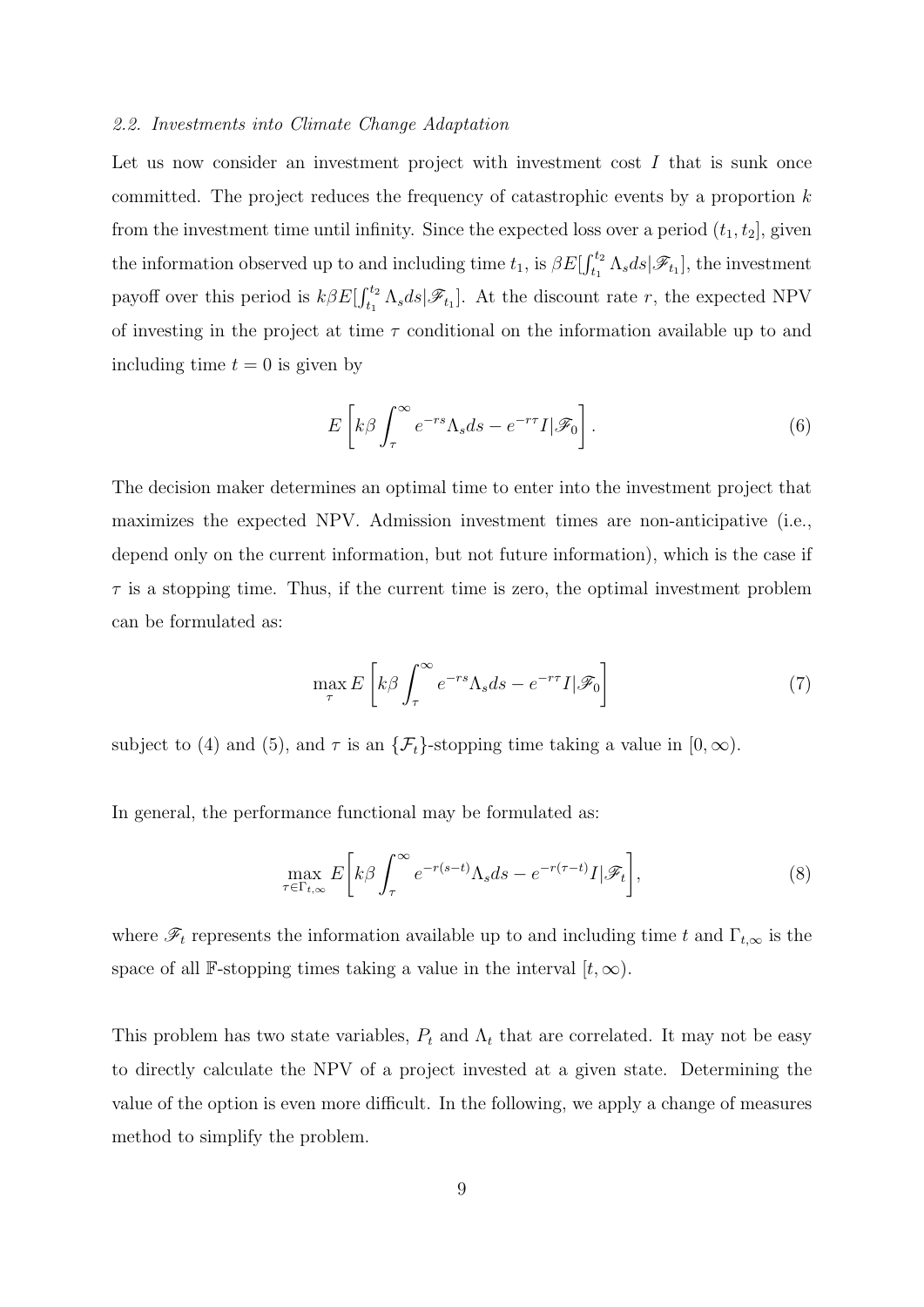#### 2.3. A Measure Change Approach

The investment problem may now be simplified by changing the measure  $P$  to  $\tilde{P}$  under which  $\Lambda_t$  has a known and constant growth rate of  $\mu$ . This measure change approach has been used in filtering and is called a reference probability approach, see, for example, Elliott et al. (1995). The measure change is achieved by using the Radon-Nikodym derivative  $Z_{\infty}$  such that

$$
\left. \frac{dP}{dP} \right|_{\mathcal{F}_{\infty}} := Z_{\infty},\tag{9}
$$

where  $Z_t = \exp \left(-\int_0^t \theta_s d\bar{B}_s - \frac{1}{2}\right)$  $\frac{1}{2} \int_0^t \theta_s^2 ds$ , and  $\theta_t = -(1 - P_t)\omega$ . Since  $P_t \in (0, 1)$ ,  $|\theta_t|$ is bounded. Consequently,  $\{Z_t\}$  is an  $(\mathbb{F}, P)$ -martingale. Indeed, it is an uniformly integrable martingale, and so  $\lim_{t\to\infty} Z_t = Z_{\infty}$ , P-a.s. Under  $\tilde{P}$ ,  $\tilde{B}_t = \bar{B}_t + \int_0^t \theta_s ds$  is a standard Brownian motion by Girsanov's theorem, (see, for example, Karatzas and Shreve (1988), Chapter 3, Section 3.5, and Elliott and Kopp (2005), Chapter 7, Section 7.2). To simplify the problem, we replace the state variable  $P_t$  by the likelihood ratio  $\phi_t = \frac{1-P_t}{P_t}$  $P_t$ that evolves over time according to the stochastic differential equation  $d\phi_t = -\omega \phi_t d\tilde{B}_t$ . By a version of the Bayes' rule, the investment problem then becomes

$$
F(\phi_0, \Lambda_0) = \max_{\tau} \tilde{E} \left[ \frac{1}{Z_{\infty}} \left( k\beta \int_{\tau}^{\infty} e^{-rs} \Lambda_s ds - e^{-r\tau} I \right) | (\phi_0, \Lambda_0) \right]
$$
(10)

subject to the dynamic state constraints

$$
d\Lambda_t/\Lambda_t = \mu_H dt + \sigma d\tilde{B}_t,\tag{11}
$$

$$
d\phi_t/\phi_t = -\omega d\tilde{B}_t. \tag{12}
$$

Note that in (10),  $\eta_t \equiv Z_t^{-1}$  has an initial starting point  $\eta_0 = 1$  and evolves over time according to the stochastic differential equation  $d\eta_t/\eta_t = \theta_t d\tilde{B}_t = d\phi_t/(1+\phi_t)$ . Therefore,  $\eta_t = \frac{1+\phi_t}{1+\phi_0}$  $\frac{1+\phi_t}{1+\phi_0}$  and  $\phi_t$  is related to  $\Lambda_t$  according to a time dependent relation (which is obtained by solving the differential equations (11) and (12)),

$$
\frac{\phi_t}{\phi_0} = \left(\frac{\Lambda_t}{\Lambda_0}\right)^{-\omega/\sigma} \exp\left[\frac{\omega t}{2\sigma}(\mu_H + \mu_L - \sigma^2)\right].
$$
\n(13)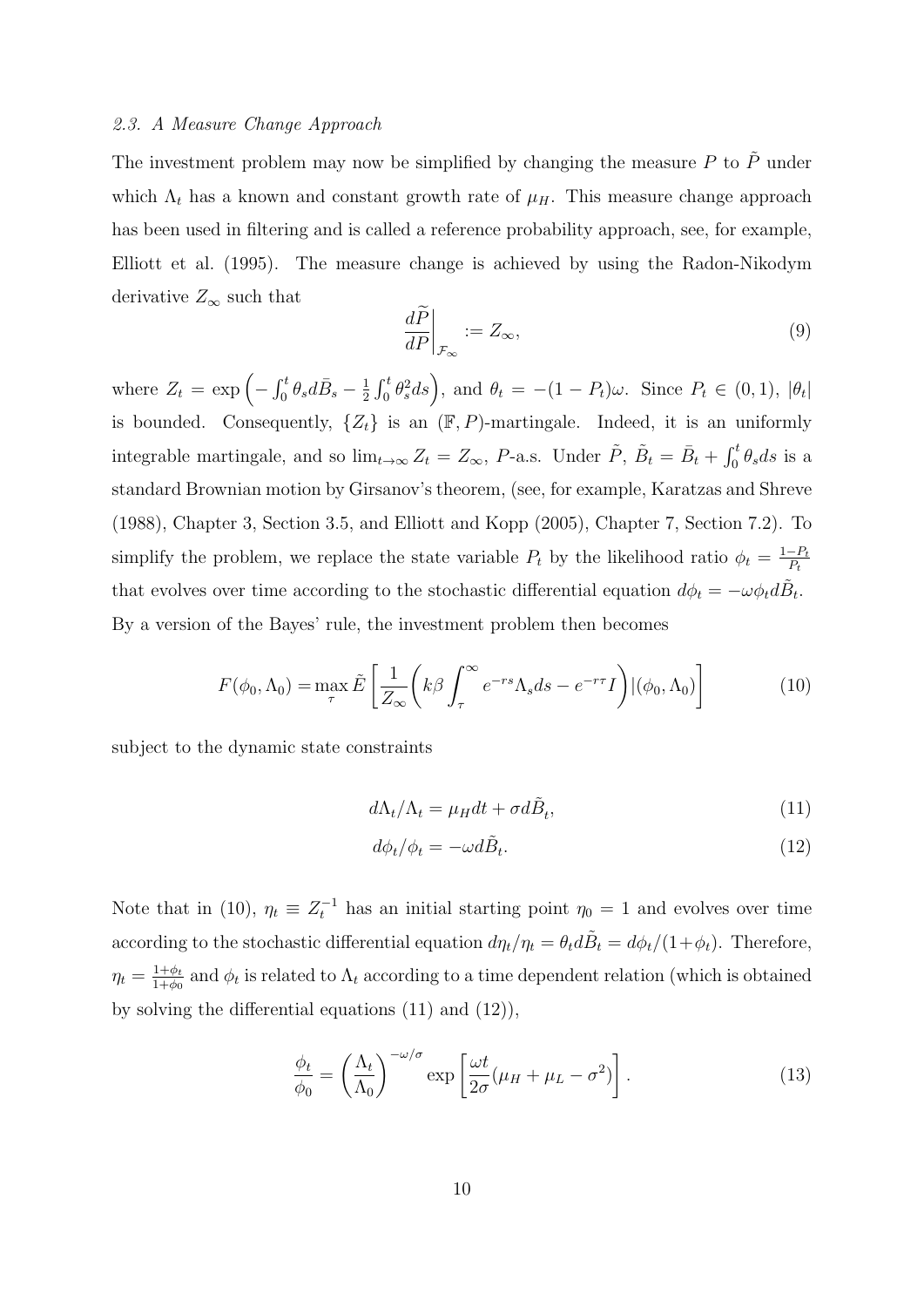At the current state  $(\phi_0, \Lambda_0)$ , the actuarial value of the option to invest is

$$
F(\phi_0, \Lambda_0) = \frac{1}{1 + \phi_0} \max_{\tau} \tilde{E} \left[ (1 + \phi_\infty) \left( k\beta \int_{\tau}^{\infty} e^{-rs} \Lambda_s ds - e^{-r\tau} I \right) | (\phi_0, \Lambda_0) \right], \quad (14)
$$

and when the state changes to  $(\phi_t, \Lambda_t)$ , by the Markov property, the actuarial value of the option becomes

$$
F(\phi_t, \Lambda_t) = \frac{1}{1 + \phi_t} \max_{\tau} \tilde{E} \left[ (1 + \phi_\infty) \left( k\beta \int_\tau^\infty e^{-r(s-t)} \Lambda_s ds - e^{-r(\tau - t)} I \right) | (\phi_t, \Lambda_t) \right]. \tag{15}
$$

To find the value of the investment option, we solve the auxiliary optimal stopping problem:

$$
G(\phi_t, \Lambda_t) = \max_{\tau \in \Gamma_{t,\infty}} \tilde{E}\left[ (1 + \phi_\infty) \left( k\beta \int_\tau^\infty e^{-r(s-t)} \Lambda_s ds - e^{-r(\tau - t)} I \right) | (\phi_t, \Lambda_t) \right], \tag{16}
$$

where the intrinsic value obtained by stopping at time t,  $V(\phi_t, \Lambda_t)$ , is given by (see Appendix A for more details):

$$
V(\phi_t, \Lambda_t) = k\beta \Lambda_t / (r - \mu_H) - (1 + \phi_t)I + \phi_t k \beta \Lambda_t / (r - \mu_L). \tag{17}
$$

Given state  $(\phi_t, \Lambda_t)$ , the decision to be made at time t is whether to stop and get value  $V(\phi_t, \Lambda_t)$  or to wait. Waiting to the next instant  $t + \Delta t$  gives a value of

$$
e^{-r\Delta t} \tilde{E} \left[ G(\phi_{t+\Delta t}, \Lambda_{t+\Delta t}) | (\phi_t, \Lambda_t) \right].
$$

The value  $G(\phi_t, \Lambda_t)$  is the larger of the value obtained by immediate stopping and the value obtained by waiting,

$$
G(\phi_t, \Lambda_t) = \max \{ V(\phi_t, \Lambda_t), e^{-r\Delta t} \tilde{E} \left[ G(\phi_{t+\Delta t}, \Lambda_{t+\Delta t}) | (\phi_t, \Lambda_t) \right] \}.
$$
 (18)

Suppose that the value function  $G$  is "sufficiently" smooth in the continuation region, (i.e., deferring investment region). More specifically,  $G \in \mathcal{C}^2$ , where  $\mathcal{C}^2$  is the space of twice continuously differentiable functions. Using Itô's lemma and standard arguments in optimal stopping theory, see, for example, Shiryaev (1978), Chapter 3, and Oksendal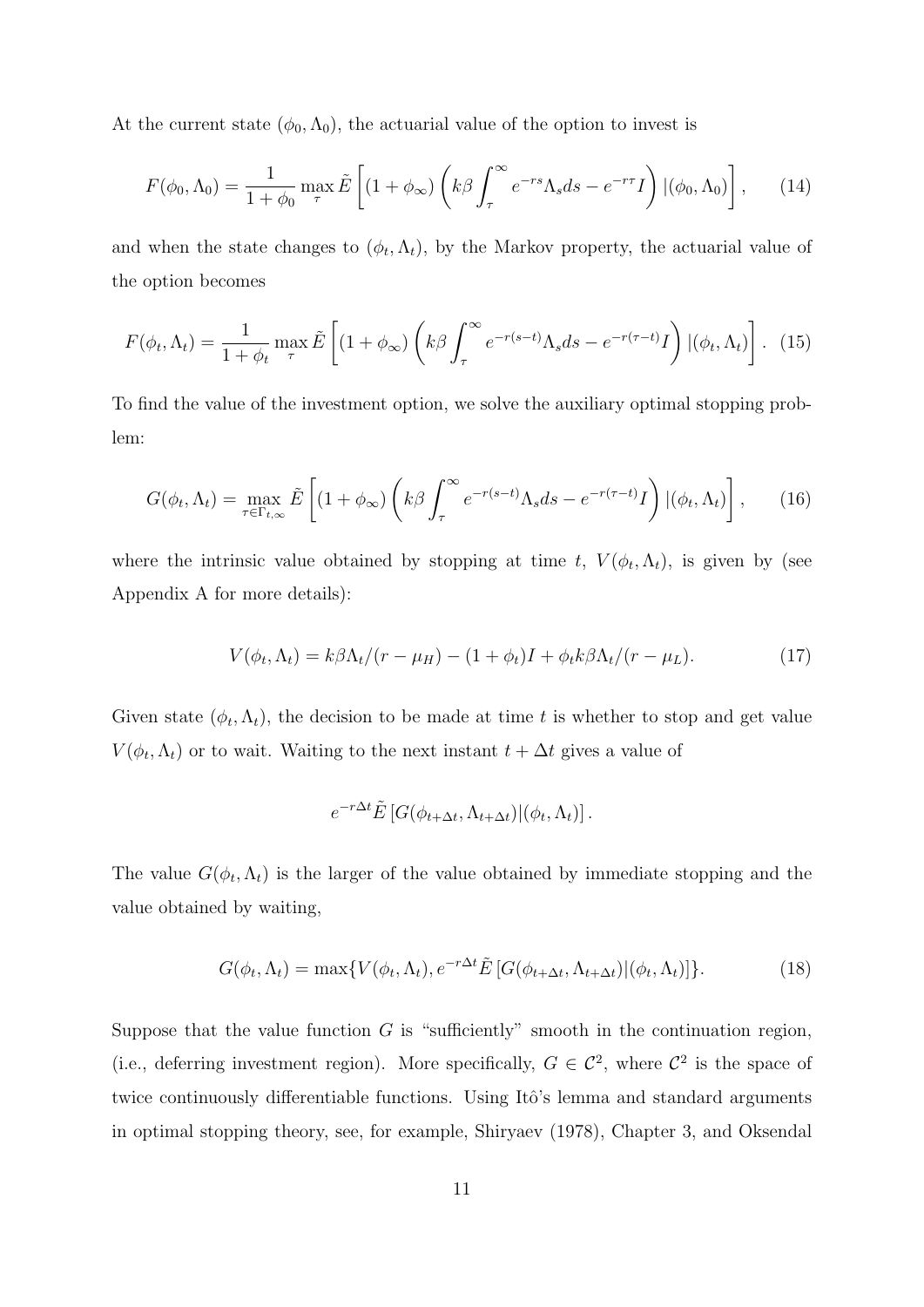$(2003)$ , Chapter 10, Section 10.4,  $(18)$  can be expressed as:

$$
\max (V(\phi_t, \Lambda_t) - G(\phi_t, \Lambda_t),
$$
  
\n
$$
\frac{1}{2}\sigma^2 \Lambda_t^2 G_{\Lambda\Lambda} + \frac{1}{2}\omega^2 \phi_t^2 G_{\phi\phi} - \omega \sigma \phi_t \Lambda_t G_{\phi\Lambda} + \mu_H \Lambda_t G_{\Lambda} - rG \bigg) = 0,
$$
\n(19)

where  $G_{\phi} = \frac{\partial}{\partial d}$  $\frac{\partial}{\partial \phi_t} G(\phi_t, \Lambda_t),\ G_\Lambda\,=\, \frac{\partial}{\partial \Lambda_t}$  $\frac{\partial}{\partial \Lambda_t} G(\phi_t, \Lambda_t),\; G_{\phi\phi} \,=\, \frac{\partial^2}{\partial \phi_t^2}$  $\frac{\partial^2}{\partial \phi_t^2} G(\phi_t, \Lambda_t), G_{\Lambda\Lambda} = \frac{\partial^2}{\partial \Lambda}$  $\frac{\partial^2}{\partial \Lambda_t^2} G(\phi_t, \Lambda_t)$ and  $G_{\phi\Lambda} = \frac{\partial^2}{\partial \phi \cdot \partial \phi^2}$  $\frac{\partial^2}{\partial \phi_t \partial \Lambda_t} G(\phi_t, \Lambda_t).$ 

In the continuation region (i.e., deferring investment), the value of the option can be found by solving the second-order partial differential equation:

$$
\frac{1}{2}\sigma^2 \Lambda_t^2 G_{\Lambda\Lambda} + \frac{1}{2}\omega^2 \phi_t^2 G_{\phi\phi} - \omega \sigma \phi_t \Lambda_t G_{\phi\Lambda} + \mu_H \Lambda_t G_{\Lambda} - rG = 0.
$$
 (20)

In addition, at the optimal investment threshold  $(\phi^*, \Lambda^*)$ , the following high-contact and smooth-pasting conditions need to be satisfied <sup>5</sup>:

$$
G(\phi^*, \Lambda^*) = V(\phi^*, \Lambda^*)
$$
\n(21)

$$
G_{\phi}(\phi^*, \Lambda^*) = V_{\phi}(\phi^*, \Lambda^*)
$$
\n(22)

$$
G_{\Lambda}(\phi^*, \Lambda^*) = V_{\Lambda}(\phi^*, \Lambda^*). \tag{23}
$$

In general cases, the partial differential equation (20) may not have a closed form solution. The option value can be found by applying finite difference methods to (20) or a lattice method to (18). Note that for a lattice method, starting from an initial state  $(\phi_0, \Lambda_0)$ , the value of  $\phi_t$  can be determined based on  $\Lambda_t$ , and the lattice has one state variable. This is much simpler than solving (20) with two state variables. We therefore use a binomial lattice method to calculate the option value and the optimal investment threshold. A binomial lattice is constructed by first fixing a time horizon  $T$  and then dividing the time horizon into N small sub-intervals, each of which has a time length of  $\Delta t = T/N$ . At an arbitrary time step t of the binomial lattice, given the value  $\Lambda_t$  of the Poisson

<sup>&</sup>lt;sup>5</sup>In the context of pricing finite-maturity American-style contingent claims, some theoretical justifications for the high-contact and smooth-pasting conditions are available in the literature, see, for example, Elliott and Kopp (2005), Chapter 8, for the case of a geometric Brownian motion, and a recent paper by Siu (2016) for the case of a self-exciting threshold diffusion process.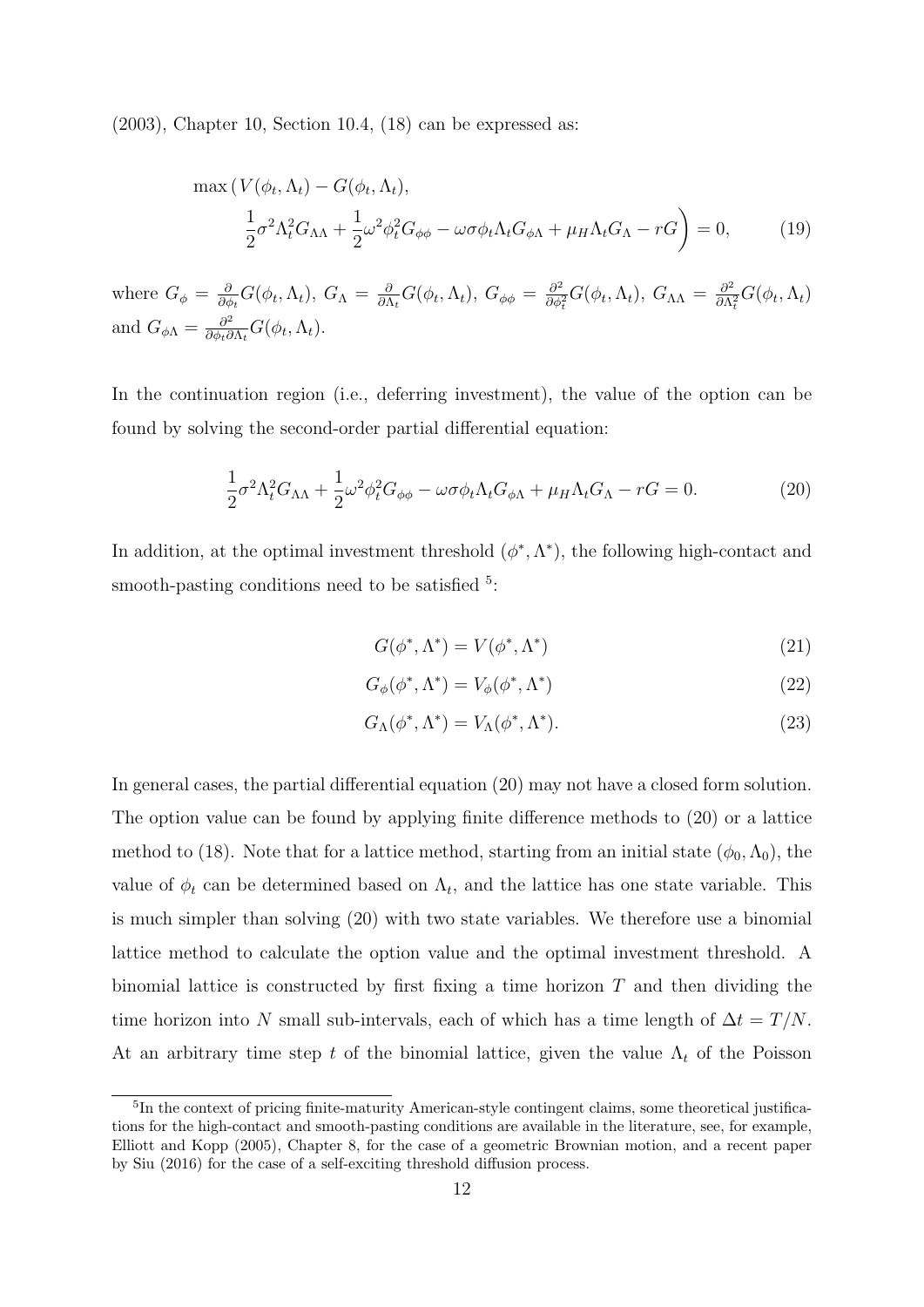intensity, the value  $\Lambda_{t+\Delta t}$  of the Poisson intensity at the next time step  $t + \Delta t$  is either  $\Lambda_t u$  with probability p or  $\Lambda_t d$  with probability  $1 - p$ , where  $u = 1/d$ . It is easy to see that the conditional mean and variance of  $\Lambda_{t+\Delta t}$  given  $\Lambda_t$  are  $p\Lambda_t u + (1-p)\Lambda_t d$ , and  $\Lambda_t^2[pu^2 + (1-p)d^2 - [pu + (1-p)d]^2]$ , respectively. As shown by Cox et al. (1979), these conditional mean and variance are the same as those implied by the stochastic differential equation (11), which are  $\Lambda_t e^{\mu_H \Delta t}$  and  $\Lambda_t^2 \sigma^2 \Delta t$ , when p, u, and d are set as follows:

$$
u = e^{\sigma\sqrt{\Delta t}}, \qquad d = e^{-\sigma\sqrt{\Delta t}}, \qquad p = \frac{e^{\mu_H \Delta t} - d}{u - d}.
$$
 (24)

For a given initial condition  $(\phi_0, \Lambda_0)$ , the value  $G(\phi_0, \Lambda_0)$  is computed by backward induction using Equation (18) starting with the terminal condition  $G(\phi_{T+1}, \Lambda_{T+1}) = 0$ . The computational efficiency of the lattice method can be improved by applying the Richardson extrapolation as suggested by Boyle et al. (1989). The value of the option is calculated for 20, 40, 60, and 80 time steps per year and the obtained points are then fitted with a cubic polynomial. The value given by the polynomial curve at a high number of time steps then provide an accurate estimate of the option value. In empirical work, we use an investment time horizon of 100 years, since it seems that further increasing the investment time horizon may not have a material effect on the solution.

# 2.4. Special Case

As shown in (13), when  $\mu_H + \mu_L = \sigma^2$ , the two state variables of the investment problem map one to one in a time homogeneous relation. The problem has effectively one state variable  $\Lambda_t$  and the optimal stopping time is the first time when  $\Lambda_t$  exceeds the optimal threshold  $\Lambda^*$ . It is clear from (2) that in this special case,  $\ln \Lambda_t$  follows an arithmetic Brownian motion.

#### 2.4.1. The Investment Threshold

The partial differential equation (20) reduces to:

$$
\frac{1}{2}\sigma^2 \Lambda_t^2 G_{\Lambda\Lambda} + \mu_H \Lambda_t G_{\Lambda} - rG = 0.
$$
\n(25)

The value obtained by waiting is, therefore,  $G(\Lambda_t) = A \Lambda_t^{\alpha_H}$ , where A is a parameter to be determined and  $\alpha_H = \frac{1}{2} - \mu_H/\sigma^2 + \sqrt{(\mu_H/\sigma^2 - \frac{1}{2})}$  $(\frac{1}{2})^2 + 2r/\sigma^2$ . As a result, the high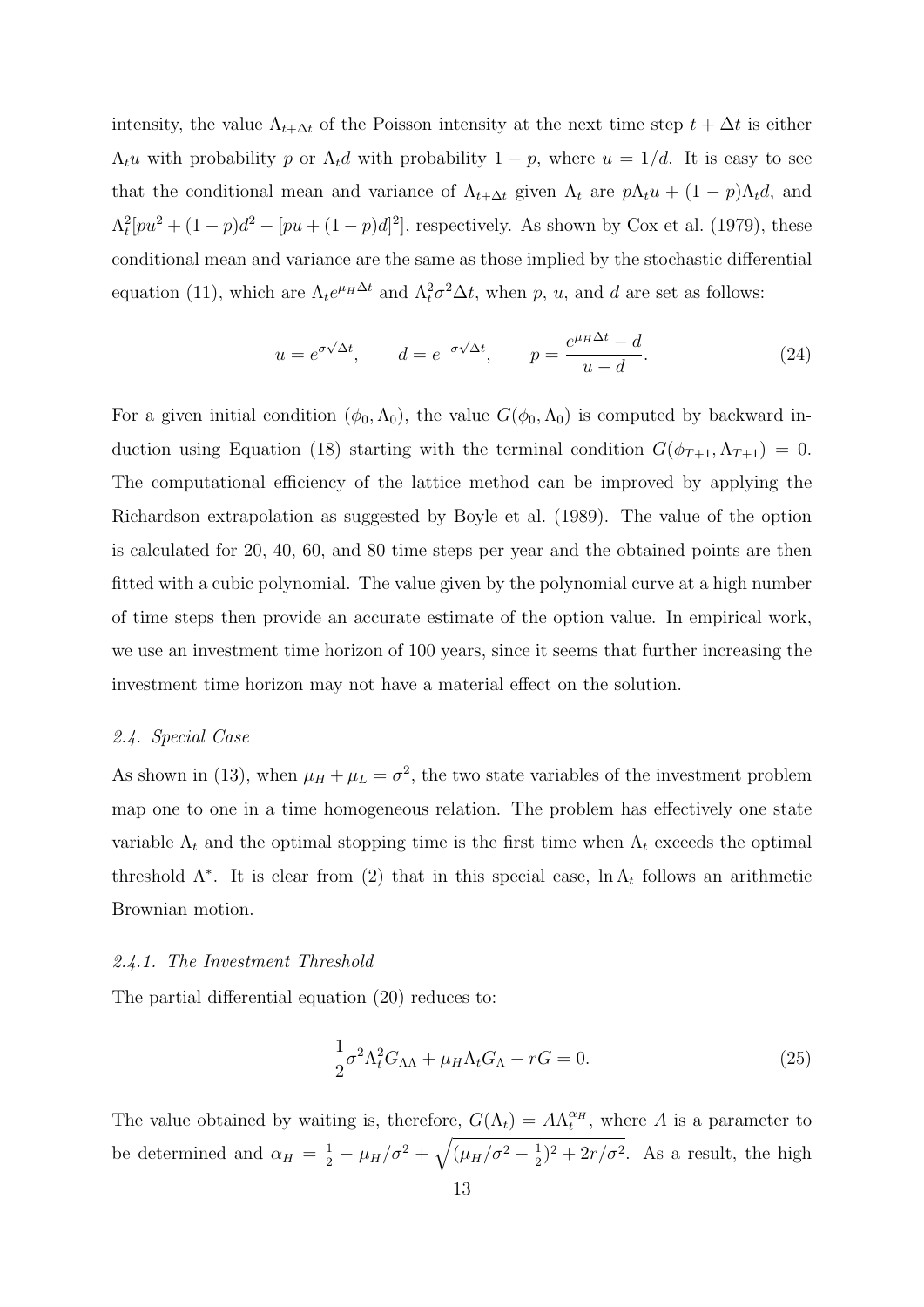contact and smooth pasting conditions at the optimal investment threshold  $\Lambda^*$  become:

$$
A\Lambda^{*\alpha_H} = \frac{k\beta\Lambda^*}{(r-\mu_H)} - I[1+\phi_0\left(\frac{\Lambda^*}{\Lambda_0}\right)^{-\omega/\sigma}] + \phi_0\left(\frac{\Lambda^*}{\Lambda_0}\right)^{-\omega/\sigma}\frac{k\beta\Lambda^*}{(r-\mu_L)}.
$$
 (26)

$$
A\alpha_H \Lambda^{*\alpha_H - 1} = \frac{k\beta}{(r - \mu_H)} + I\phi_0 \frac{\omega}{\sigma} \frac{1}{\Lambda^*} \left(\frac{\Lambda^*}{\Lambda_0}\right)^{-\omega/\sigma} + \phi_0 \left(\frac{\Lambda^*}{\Lambda_0}\right)^{-\omega/\sigma} \frac{k\beta}{(r - \mu_L)} \tag{27}
$$

$$
- \phi_0 \frac{\omega}{\sigma} \left(\frac{\Lambda^*}{\Lambda_0}\right)^{-\omega/\sigma} \frac{k\beta}{(r - \mu_L)}
$$

Conditions (26) and (27) can be used to solve for the optimal investment threshold  $\Lambda^*$  as well as the coefficient A in the value  $G(\Lambda_t)$ . The optimal investment rule is to invest in period  $t, t \geq 0$ , if  $\Lambda_t$  exceeds the threshold  $\Lambda^*$  satisfying the following nonlinear equation:

$$
\frac{P^*(\alpha_H - 1)\frac{k\beta\Lambda^*}{r - \mu_H} + (1 - P^*)(\alpha_L - 1)\frac{k\beta\Lambda^*}{r - \mu_L}}{P^*\alpha_H + (1 - P^*)\alpha_L} = I,
$$
\n(28)

where  $\alpha_i = \frac{1}{2} - \mu_i/\sigma^2 + \sqrt{(\mu_i/\sigma^2 - \frac{1}{2})}$  $(\frac{1}{2})^2 + 2r/\sigma^2$  is the solution of the quadratic equation

$$
\frac{1}{2}\sigma^2 \alpha_i(\alpha_i - 1) + \mu_i \alpha_i - r = 0, \qquad i \in \{H, L\},\tag{29}
$$

and  $P^* = 1/(1 + \phi^*), \ \phi^* = \phi_0 \left( \frac{\Lambda^*}{\Lambda_0} \right)$  $\Lambda_0$  $\int_{-\infty}^{\infty}$ 

At the investment threshold, the ratio of belief weighted average of  $(\alpha - 1)V$  to the belief weighted average of  $\alpha$  is equal to the investment cost<sup>6</sup>, i.e.  $\frac{E^*[(\alpha-1)V]}{E^*(\alpha)}=I$ , where  $E^*$  is the expectation under distribution  $(P^*, (1 - P^*))$  of the growth rate  $(\mu_H, \mu_L)$ . The consequence of having a back-loaded project instead of a front-loaded one is that the value of the project now depends on belief and the uncertain growth rate (see Equation (17)). This has an important implication: the investment threshold is decreasing in belief, rather than increasing in belief as for front-loaded projects, see Appendix B for more details. This means that the more pessimistic the decision maker is about the growth rate of the payoff flow, the longer she delays investment. This is in contrast with the investment behavior for front-loaded projects as documented by Décamps et al.  $(2005)$  and Klein (2009). Nevertheless this seems to be intuitively appealing.

<sup>&</sup>lt;sup>6</sup>When the growth rate is known, the optimal investment threshold satisfies  $\frac{(\alpha-1)V}{\alpha} = I$ , see, e.g. Dixit and Pindyck (1994).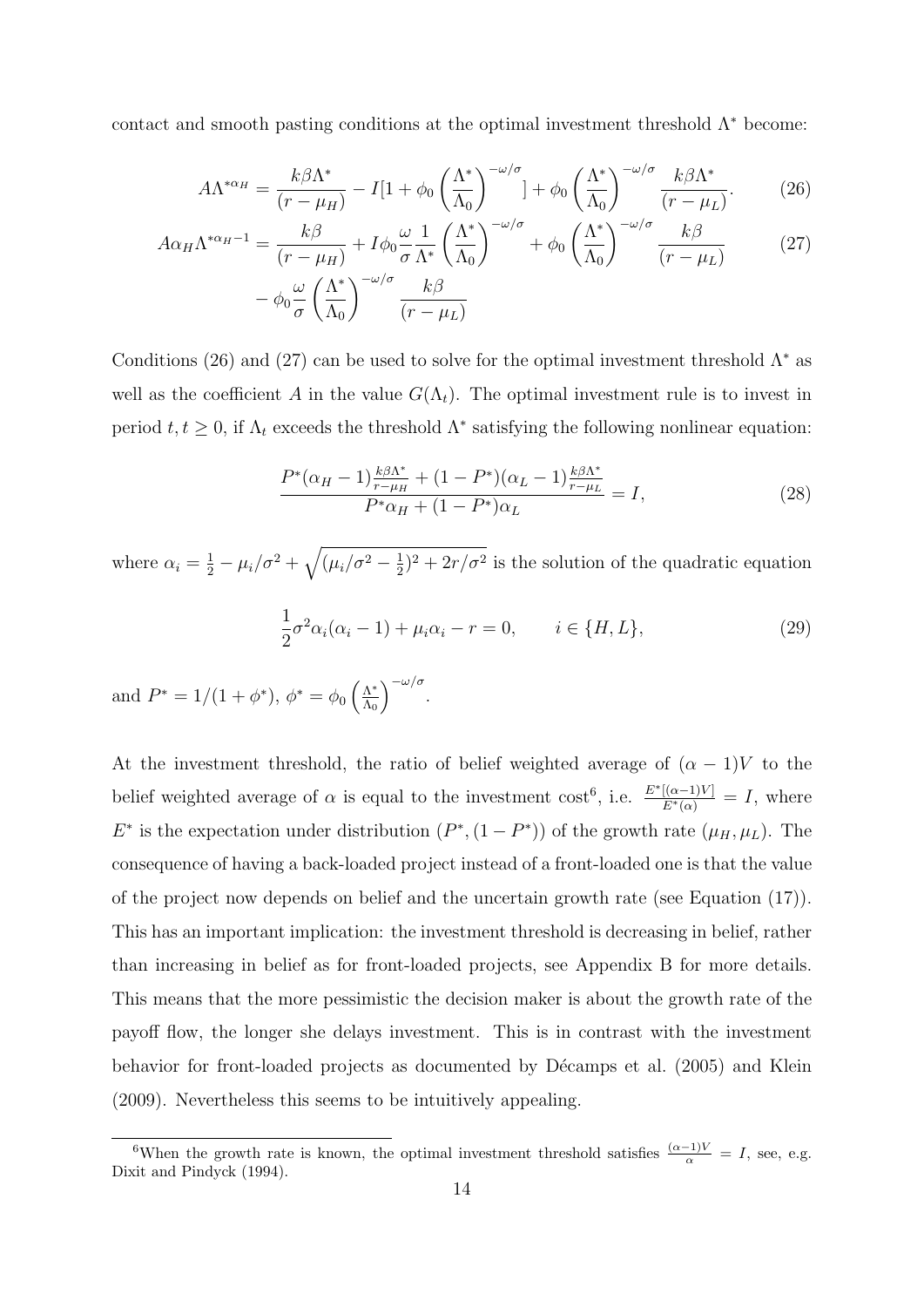#### 2.4.2. Option Value

The value of the option in period  $t$  is given by

$$
F(P_t, \Lambda_t) = P_t \left(\frac{\Lambda_t}{\Lambda^*}\right)^{\alpha_H} \left(\frac{k\beta\Lambda^*}{r - \mu_H} - I\right) + (1 - P_t) \left(\frac{\Lambda_t}{\Lambda^*}\right)^{\alpha_L} \left(\frac{k\beta\Lambda^*}{r - \mu_L} - I\right). \tag{30}
$$

The option value is a belief-weighted average of the corresponding values obtained in certainty cases. When  $p_0 = 0$  or  $p_0 = 1$ , (28) and (30) provides the investment threshold and the option value for the case when the growth rate is known with certainty to be  $\mu_L$ or  $\mu$ <sub>H</sub>, which are consistent with the standard real options model outlined in Chapter 6 of Dixit and Pindyck (1994).

# 2.4.3. Impacts of Uncertainty

In this model, uncertainty about the growth of the Poisson intensity  $\Lambda_t$  is represented by the spread  $\mu_H - \mu_L$ . Similar to Klein (2009), we found that uncertainty can increase or decrease the option value and the investment threshold of backloaded projects. This is illustrated for the special case where  $\mu_H + \mu_L = \sigma^2$ . With  $\mu_H + \mu_L$  being kept constant, an increase in the uncertainty means that the high growth rate  $\mu_H$  is increased by the same amount as the decrease in the low growth rate  $\mu_L$ . An increase in uncertainty is, therefore, corresponding to a mean preserving spread of the growth rate.

As shown in Figure 2, the impact of uncertainty on the investment threshold is non-linear and non-monotonic. It depends on the initial condition and the level of uncertainty. On the one hand, an increase in uncertainty results in a larger divergence between the option value with the high growth rate and the option value with the low growth rate. The benefit of waiting for more information is therefore increased and the investment threshold is raised to a higher level. On the other hand, an increase in uncertainty leads to a higher signal to noise ratio that speeds up uncertainty resolution, and reduces the waiting time. The direction of change for the investment threshold is dictated by the effect that dominates.

Similarly, the impact of uncertainty on the option value can be positive or negative, depending on the actual changes in the option values with high and low growth rates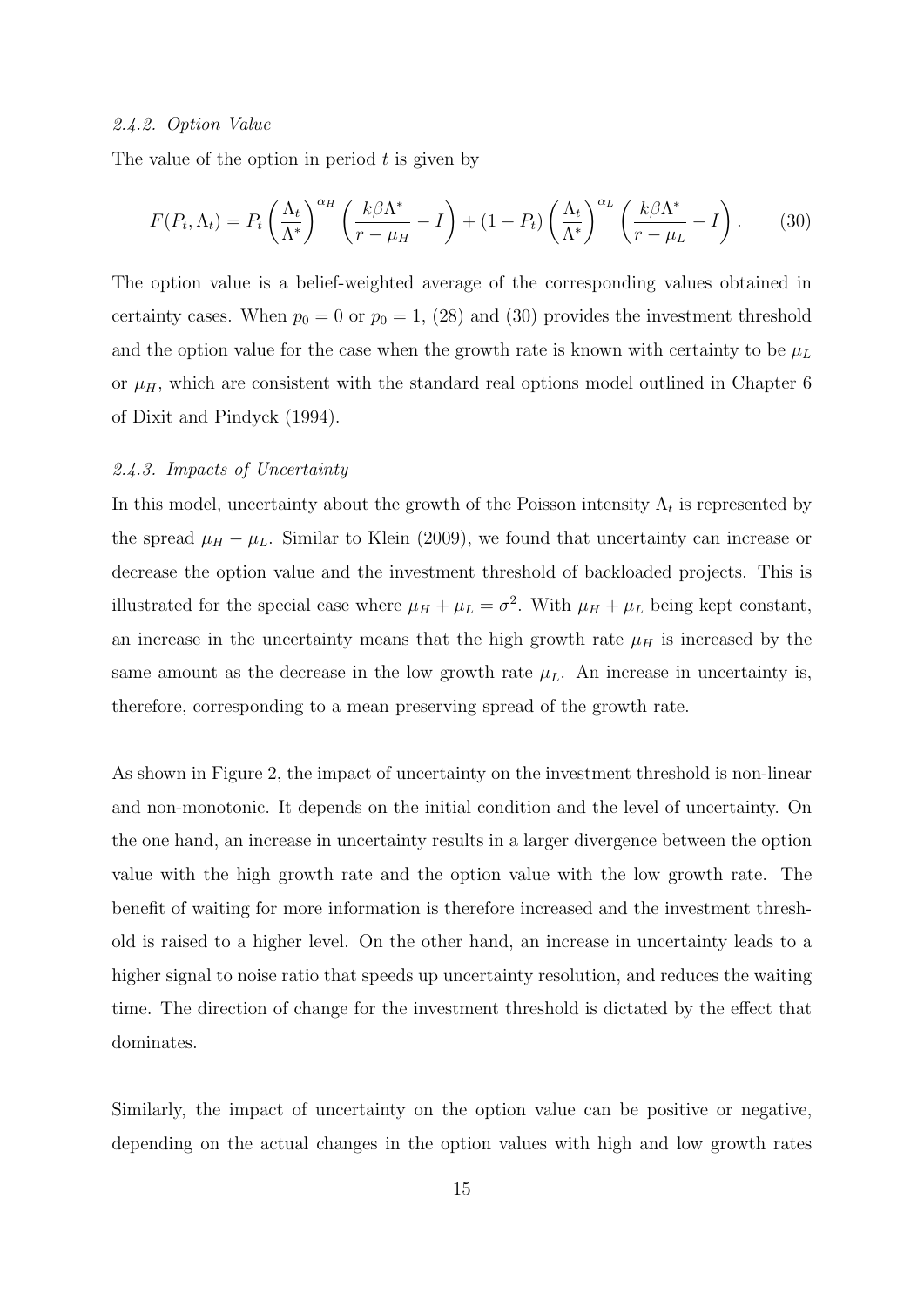and the change in the signal to noise ratio. It is interesting to note that the option value decreases at a slow rate when uncertainty is low, while increases at a high rate when uncertainty is sufficiently high (Figure 2). This is because an increase in uncertainty raises the high growth rate and reduces the low growth rate by the same amount. This increases the option value at the high growth rate with no limit, while it decreases the option value at a low growth rate towards zero. When the option value at the low growth rate is close to zero, it cannot be reduced beyond zero, and further increases in uncertainty will be translated into increases in the option value at the high growth rate. The value of the investment option, therefore, increases sharply.



Figure 2: Impacts of uncertainty on the investment threshold and the option value for different initial values of Poisson intensity  $\Lambda_0$ .

#### 2.4.4. Learning Time

When low and high growth rates have been determined, the expected time required to learn about the true growth rate with a level of confidence, e.g. 95% confidence, provides an indication of the speed of learning. We are  $X\%$  confident that the true growth rate is  $\mu_H$  when  $P_t$  reaches  $X\%$ , or when  $\Lambda_t$  reaches

$$
\Lambda_H = \Lambda_0 \left( \frac{X(1 - p_0)}{(100 - X)p_0} \right)^{\sigma/\omega}.
$$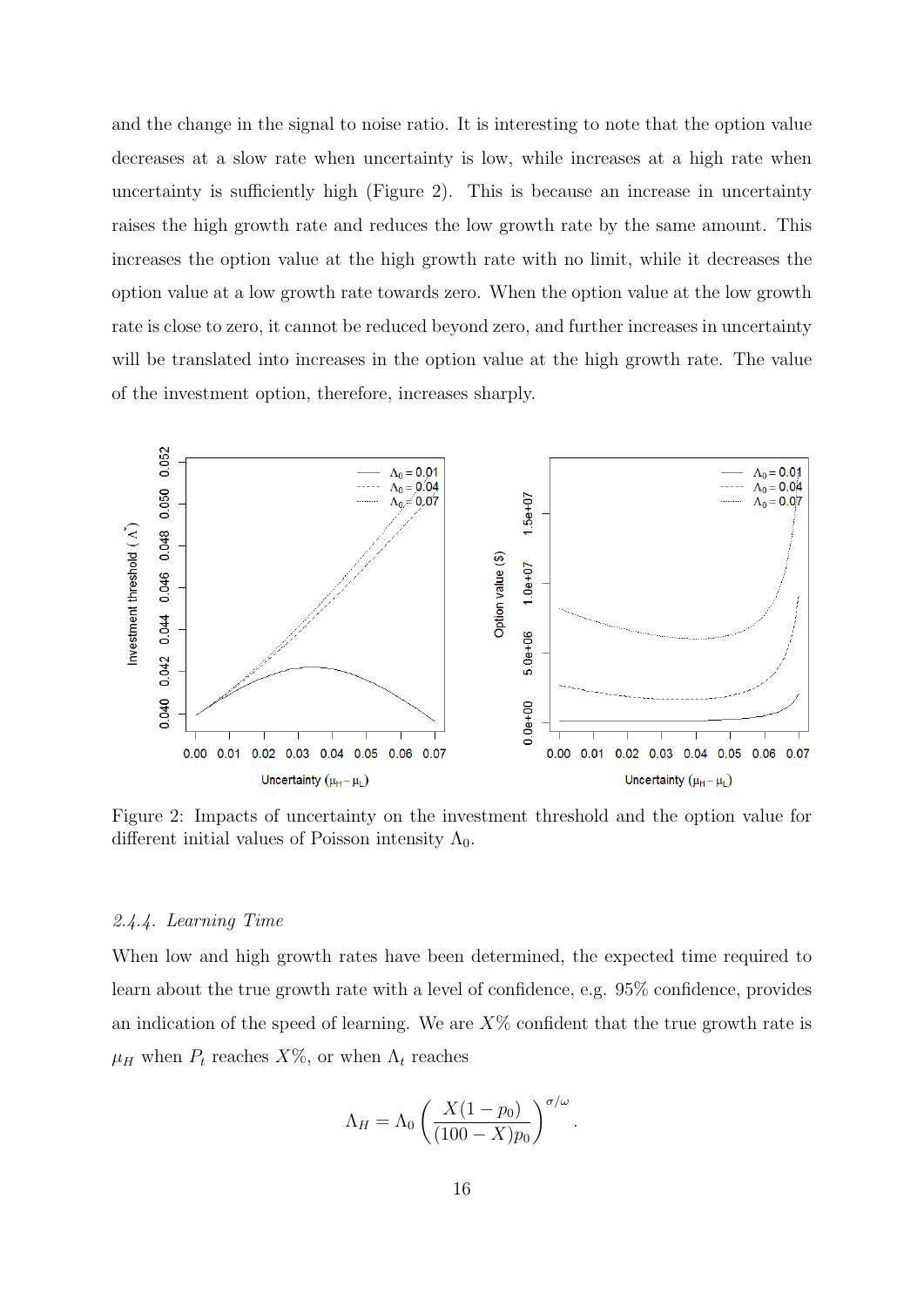The high threshold  $\Lambda_H$  at which the high growth rate is revealed depends on the initial value of the Poisson intensity  $\Lambda_0$  and the initial belief  $p_0$ . When the initial belief is equal to  $X\%$ , then  $\Lambda_H$  is equal to  $\Lambda_0$  and the true drift  $\mu_H$  is learnt at the initial time. When  $p_0 < X\%$ , then  $X(1 - p_0)/(100 - X)p_0 > 1$  and  $\Lambda_H$  is equal to  $\Lambda_0$  scaled up by a factor  $(X(1-p_0)/(100-X)p_0)^{\sigma/\omega}$ . The lower the signal to noise ratio, the higher the threshold  $\Lambda_H$  relative to  $\Lambda_0$ , and the longer it takes to learn whether the true growth rate is  $\mu_H$ . The expected time for  $\Lambda_t$  to reach  $\Lambda_H$  from its current level  $\Lambda_0$ , when  $\mu_H$  satisfies  $\mu_H-\frac{1}{2}$  $\frac{1}{2}\sigma^2 > 0$  (see Appendix C), is:

$$
E\tau_{\Lambda_H} = (\mu_H - \frac{1}{2}\sigma^2)^{-1} \ln \frac{\Lambda_H}{\Lambda_0}.\tag{31}
$$

On the other hand, we are  $X\%$  confident that the growth rate is  $\mu_L$  when  $1 - P_t$  reaches  $X\%$ , or  $\Lambda_t$  reaches  $\Lambda_L = \Lambda_0 \left( \frac{(100 - X)(1 - p_0)}{X p_0} \right)$  $Xp_0$  $\int_{0}^{\sigma/\omega}$ . When  $1-p_0=X\%$ , then  $\Lambda_L=\Lambda_0$  and the true growth rate is learnt at the initial time. In contrast, when  $1 - p_0 < X\%$ , then  $(100-X)(1-p_0)/Xp_0 < 1$  and the threshold  $\Lambda_L$  is  $\Lambda_0$  scaled down by  $\left(\frac{(100-X)(1-p_0)}{Xp_0}\right)$  $Xp_0$  $\int_{0}^{\sigma/\omega}$ . When the true growth rate is  $\mu_L$  satisfying  $\mu_L - \frac{1}{2}$  $\frac{1}{2}\sigma^2 < 0$ , the expected time  $E\tau_{\Lambda_L}$  for  $\Lambda_t$  to reach  $\Lambda_L$  can be obtained by using (31) with  $\mu_L$  and  $\Lambda_L$  replacing  $\mu_H$  and  $\Lambda_H$ , respectively. When  $\mu_L - \frac{1}{2}$  $\frac{1}{2}\sigma^2 \geq 0$ , there is a positive probability that  $\ln \Lambda_t$  wanders off to infinity and never goes down to  $\ln \Lambda_L$ . The expected time  $E_{\tau_{\Lambda_L}}$  is infinite and we expect not to know the true growth rate when it is  $\mu_L$ , although we may know it is not  $\mu_L$  when  $P_t$  reaches  $X\%$ .

Figure 3 provides an illustration of the expected time required to learn when  $\mu = 0.015$ ,  $\mu_L = 0, \sigma = 0.08, \Lambda_0 = 0.027.$  When  $p_0 = 0.5$  and  $X = 95$ , then  $\Lambda_H = 0.095$  and  $\Lambda_L = 0.008$ . Although the current state  $\Lambda_0$  is closer to  $\Lambda_L$  than  $\Lambda_H$ , the expected time for  $\Lambda_t$  to reach  $\Lambda_L$  when  $\mu = \mu_L$  (392 years) is much longer than the expected time for it to reach  $\Lambda_H$  when  $\mu = \mu_H$  (106 years). This is because the expected time is driven by the process  ${\ln \Lambda_t}$ , rather than  ${\Lambda_t}$ . Under the low growth rate,  ${\ln \Lambda_t}$  has a much lower drift  $(\mu_L - 0.5\sigma^2 = -0.0032)$  and it takes a longer time to learn about the true rate than under the high growth rate  $(\mu_H - 0.5\sigma^2 = 0.0118)$ .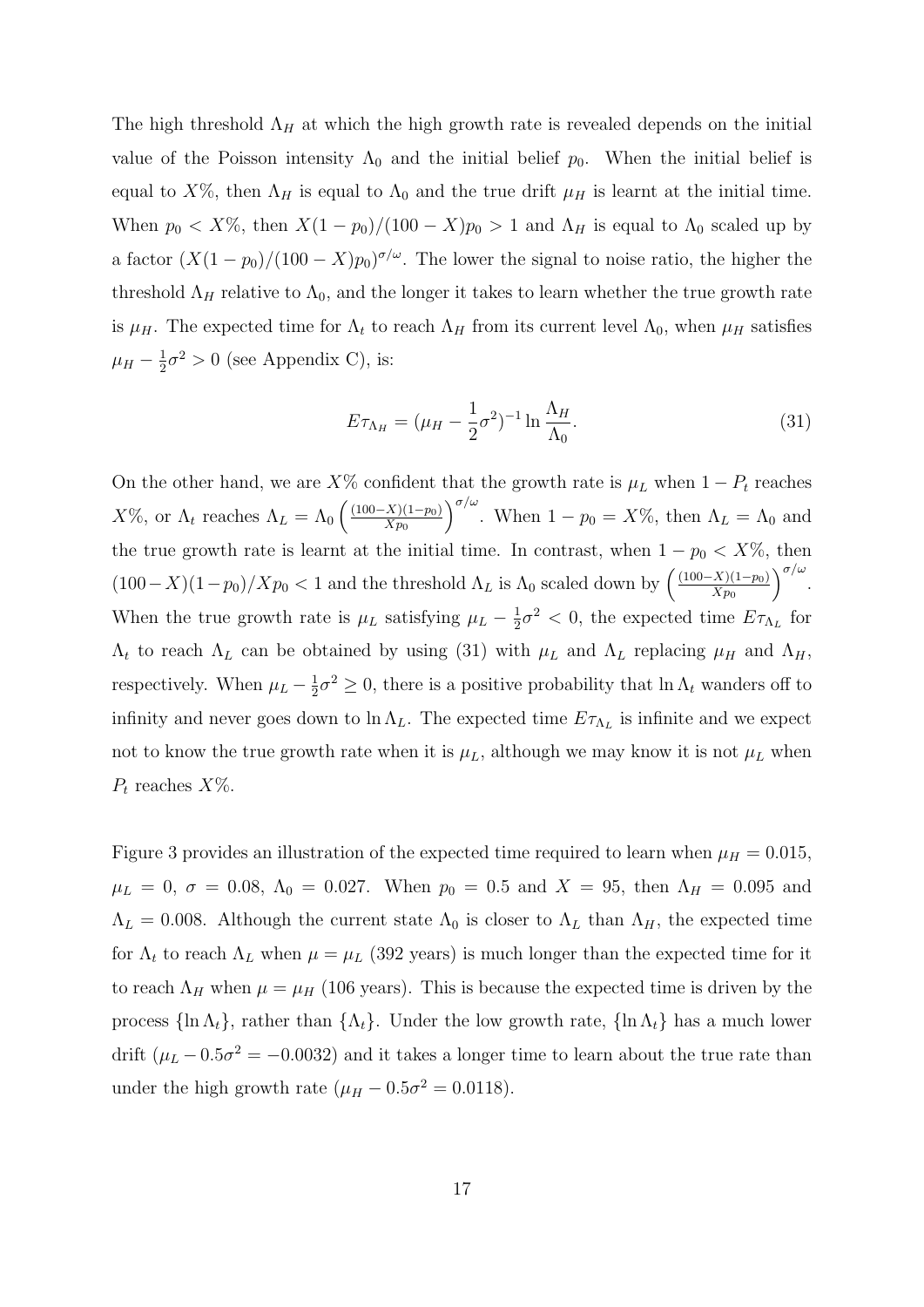

Figure 3: Expected time taken to learn about the true drift with 95% confidence when  $\mu_H = 0.015, \, \mu_L = 0, \, \sigma = 0.08$  and  $\Lambda_0 = 0.027$ 

#### 2.4.5. Expected Investment Delay

The expected time to investment can be calculated as

$$
E\tau_{\Lambda^*} = p_0 E[\tau_{\Lambda^*} | \mu = \mu_H] + (1 - p_0)E[\tau_{\Lambda^*} | \mu = \mu_L]. \tag{32}
$$

Note that when  $\mu_H - \frac{1}{2}$  $\frac{1}{2}\sigma^2 < 0$ ,  $E[\tau_{\Lambda^*}|\mu = \mu_H]$  is infinite and as a result, the expected time to investment  $E\tau_{\Lambda^*}$  is infinite. An important question is whether the real options framework is still relevant. This question can be answered by looking at the case  $p_0 = 1$ , i.e. the growth rate is known with certainty to be  $\mu$ <sub>H</sub>, and the investment problem is reduced to the standard real options problem considered in the literature. If the volatility is positive, there may be a positive probability that the value of the project rises above the current level in the future and deferring investment to a later time may provide a higher value. As it is well-known from the real options literature, see, e.g. Dixit and Pindyck (1994), (and also apparent from (28)), when  $\sigma > 0$ , the investment threshold in terms of project value is  $\frac{\alpha_H}{\alpha_H-1}I$ , which is higher than I. This holds regardless of the expected time to investment. The investment threshold given by our real options model is, therefore, optimal even when the expected investment delay or the expected time taken for uncertainty to resolve is infinite.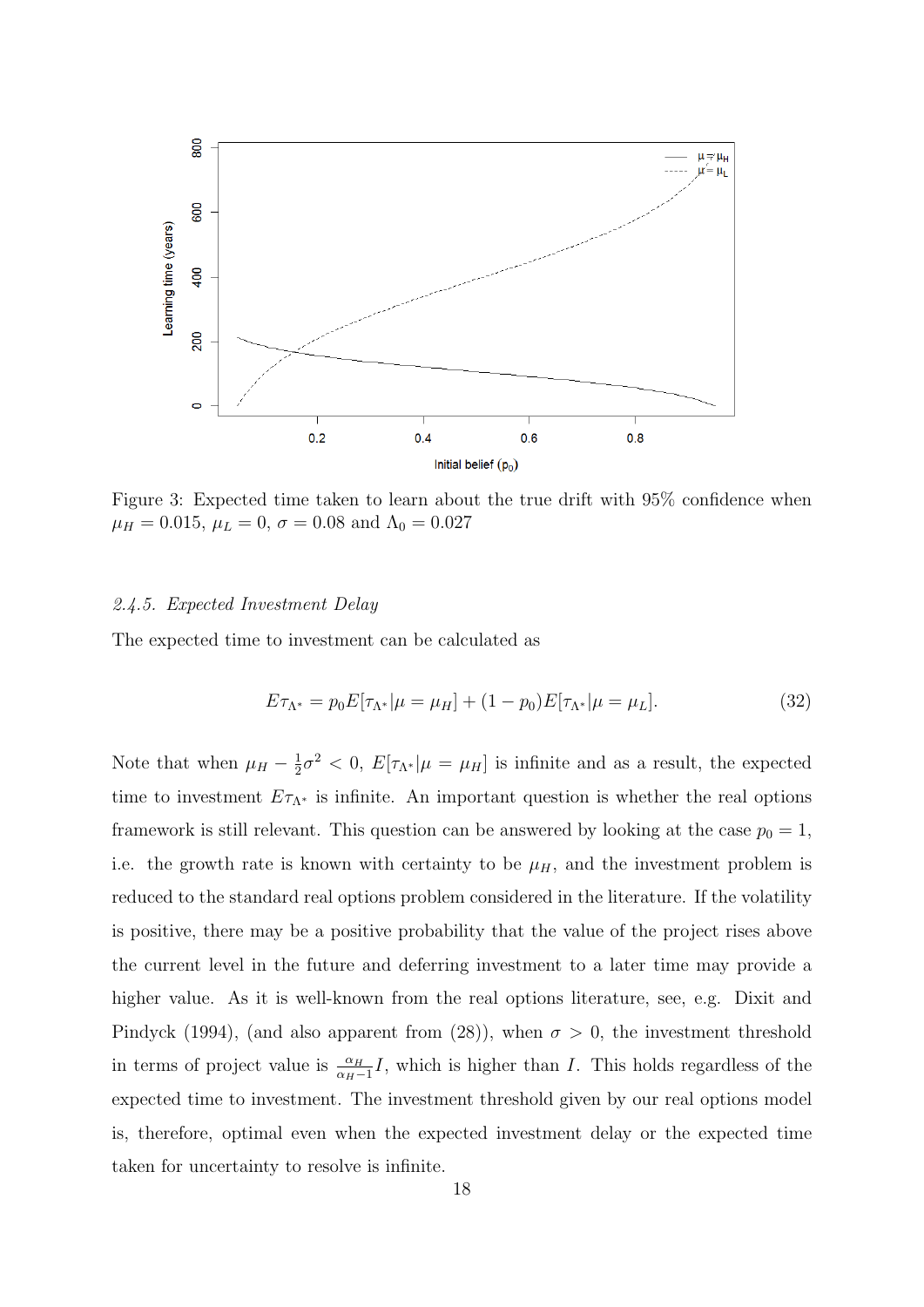#### 3. Empirical Application

In the following, we illustrate the application of the proposed model by examining a case study of bushfire risk management in Ku-ring-gai, a local area of Sydney, NSW, Australia. The area has residential properties in close proximity to bushland and ranks third in bushfire vulnerability among the 61 local government areas in the Greater Sydney Region.

A number of options has been identified by Ku-ring-gai Council to reduce the risk from bushfires. These include, among others, building new fire trails, constructing new fire stations and rezoning land, see Ku-ring-gai Council (2010). Fire trails allow for controlled hazard reduction burning, break wild fire transition and potentially allow more time for fire brigades to respond to bushfires. Constructing more fire stations reduces the response time and helps to reduce the risk of fires expanding beyond suppression. In the following, we will focus on evaluating an adaptation project of constructing an additional fire trail in the region.

#### 3.1. Bushfire Risk Estimation

Bushfires are rare events, especially at the local level, making the task of measuring fire risk particularly challenging. To establish a reliable relationship between observable climate variables and fire risk, we extend the statistical model to the national level, allowing us to use all bushfire events that have occurred in four states of Australia (ACT, NSW, VIC, TAS) since 1970. We use the database provided by Blanchi et al. (2010), where the location of events as well as additional information on the number of damaged houses and the associated weather conditions are reported. We combine these data with daily climate variables provided by the Bureau of Meteorology (Lucas, 2010) to form a daily data set for the estimation of bushfire frequency.

To relate the frequency of bushfires to the explanatory variables, we use a panel data Poisson generalized linear model:

$$
P(Y_t^r = y^r) = \frac{(\Lambda_t^r)^{y^r} e^{-\Lambda_t^r}}{y^r!}, \quad r = \text{ACT, NSW, VIC, TAS},
$$
 (33)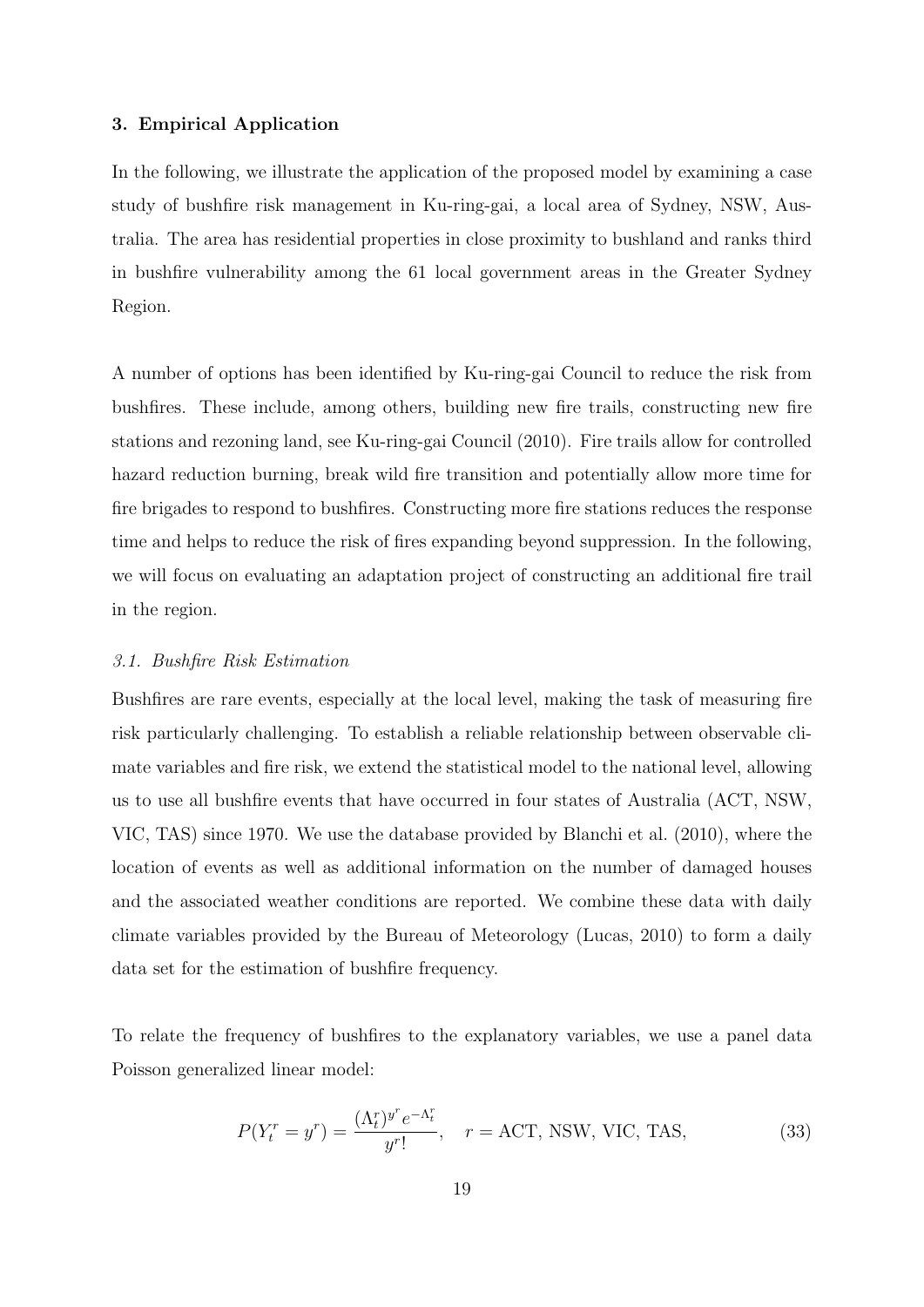where  $Y_t^r$  is the number of bushfire events occurring in region r in period t and  $\Lambda_t^r$  is the intensity parameter that controls the probability of a catastrophic event in region  $r$  in period t.

In the following, we assume that the square root<sup>7</sup> of the parameter  $\Lambda_t^r$  of the Poisson distribution depends linearly on  $q$  covariates for region  $r$ :

$$
\begin{bmatrix}\n\sqrt{\Lambda_t^{ACT}} \\
\vdots \\
\sqrt{\Lambda_t^{TAS}}\n\end{bmatrix} = \begin{bmatrix}\n1 & X_{1,t}^{ACT} & X_{2,t}^{ACT} & \cdots & X_{q,t}^{ACT} \\
\vdots & \vdots & \ddots & \vdots \\
1 & X_{1,t}^{TAS} & X_{2,t}^{TAS} & \cdots & X_{q,t}^{TAS}\n\end{bmatrix} \begin{bmatrix}\n\gamma_0 \\
\gamma_1 \\
\gamma_2 \\
\vdots \\
\gamma_1\n\end{bmatrix} .
$$
\n(34)

To account for the persistent impact that weather has on bushfire risk, we construct weighted variables for rainfall, maximum temperature and for the number of fires that occurred in the last m days, where  $m = 7, 15, 22, 30$ . To allocate more weight to more recent observations of the variables, we use a weighting scheme, where the weight decreases linearly from  $m/\sum_{i=1}^m i$  for the current day to  $1/\sum_{i=1}^m i$  for the day that is  $m-1$ days before the current day. The weighted rainfall and weighted maximum temperature utilize observations of the current day, while the weighted number of fires is constructed from the lags of the number of fires and does not include the number of fires observed on the current day. In addition, we include national GDP as a proxy for risk mitigation activities, state dummies to reflect the impact of region-specific factors that are not included in the model and a fire season dummy to represent the different impacts of seasons.

We select the included variables based on the generalized Akaike information criterion (GAIC) introduced by Rigby and Stasinopoulos (2005). The GAIC is defined as  $-2 \times loglik + kp$ , where p is the total number of effective degrees of freedom used in the model and k represents the penalty applied to each degree of freedom. When  $k = 2$ ,

<sup>7</sup>Note that alternatively to a square root link function, a log link or an identity link function could have been used. However, for the log link function, the Poisson intensity is an exponential function of covariates and small variations in the covariates may cause excessive variation in the Poisson intensity. For the identity link, the Poisson intensity may be negative for non-average values of covariates.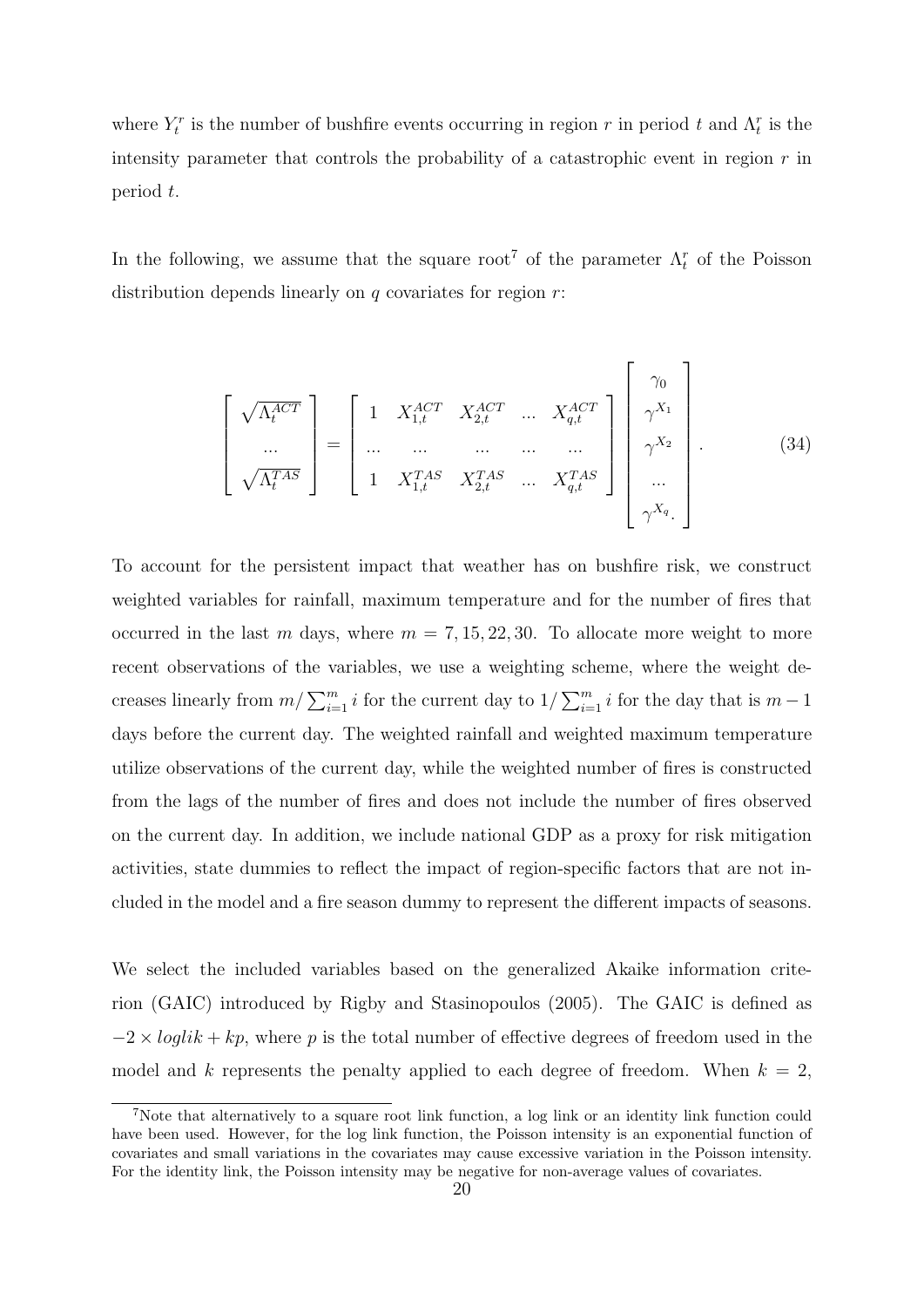GAIC reduces to the standard AIC, and when k is increased to  $\ln n$ , where n is the number of observations, GAIC becomes the Bayesian information criterion (BIC). Using the AIC often results in including also insignificant covariates, while using the BIC may exclude significant explanatory variables. To obtain an appropriate set of covariates for a given model, we increase the level of penalty  $k$  from 2 until all insignificant covariates are excluded or until  $\ln n$  is reached.

Table 1 provides the estimation results for the Poisson regression model. It is found that maximum temperature and wind speed on the current day are significant at the 5% level and the weighted number of bushfires in the last 30 days is significant at the 10% level. The model has a reasonable pseudo  $R^2$  of  $27\%$ <sup>8</sup>.

Table 1: Poisson Regression Results

| Explanatory Variable Parameter |           |      |
|--------------------------------|-----------|------|
| Intercept                      | $-0.0701$ | ***  |
| $t$ max $_i^r$                 | 0.0028    | ***  |
| wind <sup>r</sup>              | 0.001     | ***  |
| Y30 <sub>t</sub> <sup>r</sup>  | 0.0021    | $**$ |
| Pseudo $\mathbb{R}^2$          | 0.2734    |      |

Note: Significance at the 1%, 5% and 10% level is denoted by \*\*\*, \*\* and \*, respectively.

The risk of bushfire occurrence in the study region is estimated by downscaling the risk that has been estimated for NSW. In the Ku-ring-gai area, there was only one bushfire event over the last 40 years, and the Poisson intensity for the fire risk in Ku-ring-gai is obtained by scaling down the NSW fire risk by a factor of 10 so that the total risk in Ku-ring-gai over 40 years is equal to 1. Note that the annual risk for the local area is obtained by aggregating daily risks. The estimated volatility of the annual risk is 43% and the current value of the Poisson intensity for the region is 0.027.

The growth rate of the Poisson intensity is estimated based on a climate change skeptic view that suggests  $\mu_L = 0$ , i.e. no climate change, and a climate change study that

<sup>&</sup>lt;sup>8</sup>We use McFadden's  $R^2 = 1 - \ell_1/\ell_0$ , where  $\ell_1$  is the loglikelihood of the model with the included covariates and  $\ell_0$  is the loglikelihood of the model without any covariates (McFadden, 1973).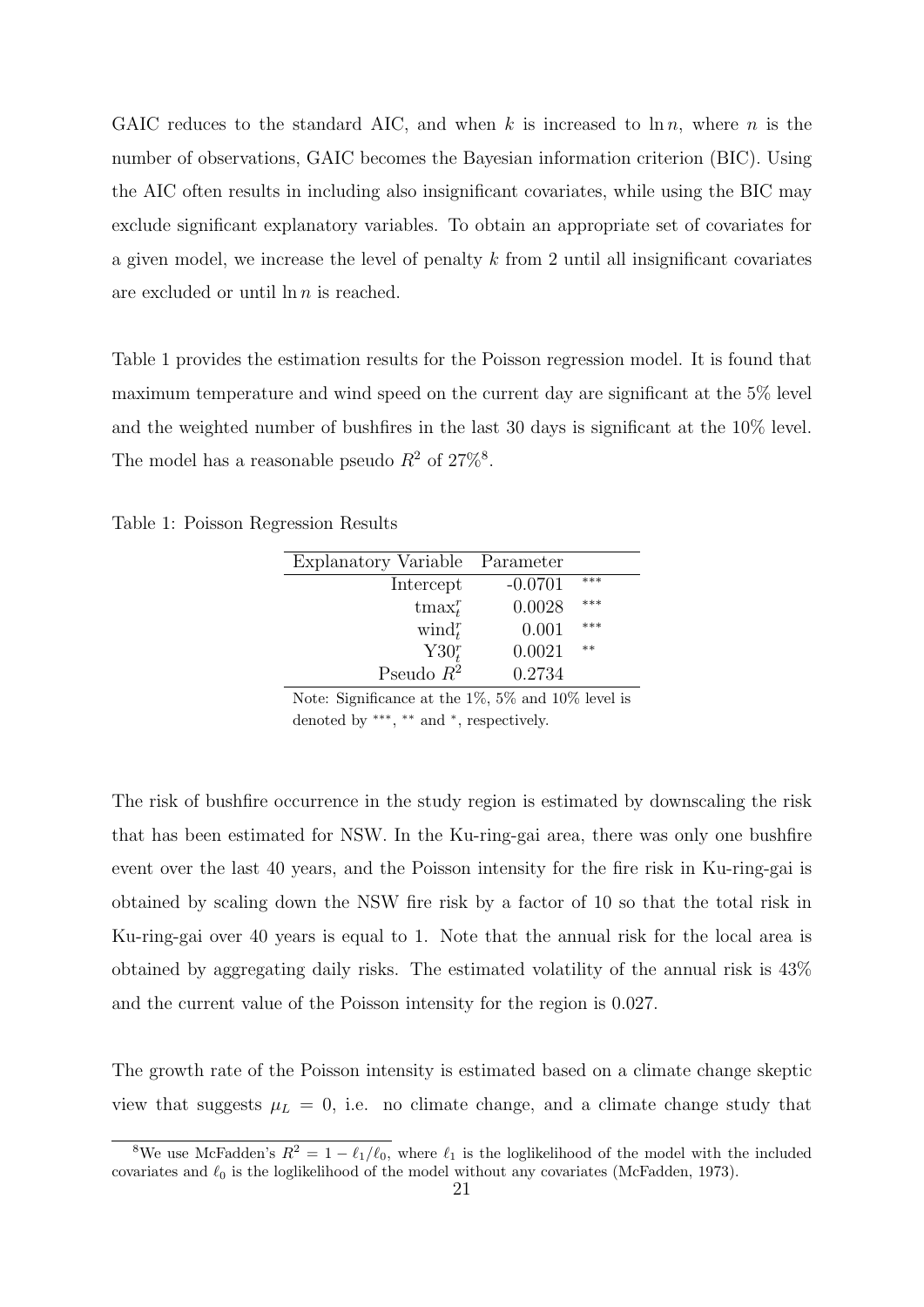suggest a value  $\mu_H > 0$ . We adopt the results of Hasson et al. (2009) who uses 10 general circulation models together with a low (B1) and a high (A2) GHG emission scenario to study the changes in the frequency of extreme fire weather events in southeastern Australia. The value of  $\mu$ <sub>H</sub> is set to equal to the average growth rate of 1.59% found by Hasson et al. (2009).

To estimate the number of houses damaged in a fire event in the area, we use quantile regression proposed by Koenker and Bassett (1978) to relate the number of damaged houses to risk exposure (the number of houses in a region) and other factors. The regression model for a quantile level  $\tau \in (0,1)$  can be formally written as

$$
Q^{\tau}(Y|X) = \delta_0^{(\tau)} + \delta_1^{(\tau)}X_1 + \dots + \delta_K^{(\tau)}X_K,
$$
\n(35)

where  $Q^{\tau}(Y|X)$  is the  $\tau$ -quantile of the conditional (on covariates' levels) distribution of the response variable Y. The response variable is the natural logarithm of the number of damaged houses. Quantile regression is more flexible than the usual OLS regression since it does not assume a distributional form for the response variable and covariates are allowed to affect not only the mean, but also higher order moments of the distribution. This framework is especially suitable for the current context of catastrophic risks, since losses are often found to be heavy tailed, rather than following a normal distribution (Lave and Apt, 2006).

Regression results are shown in Table 2. We found that the total number of houses and GDP have significant impacts on low quantile losses, while maximum temperature, GDP and wind speed have significant impacts on high quantile losses. The pseudo  $R^2$ s for different levels of  $\tau$  suggest that the estimated quantile regression models have a reasonably high explanatory power.<sup>9</sup>

<sup>9</sup>Note that in conducting regression for multiple levels of quantiles, we obtain a discrete distribution of loss severity. Pseudo  $R^2$  is calculated based on the goodness of fit of the model with and without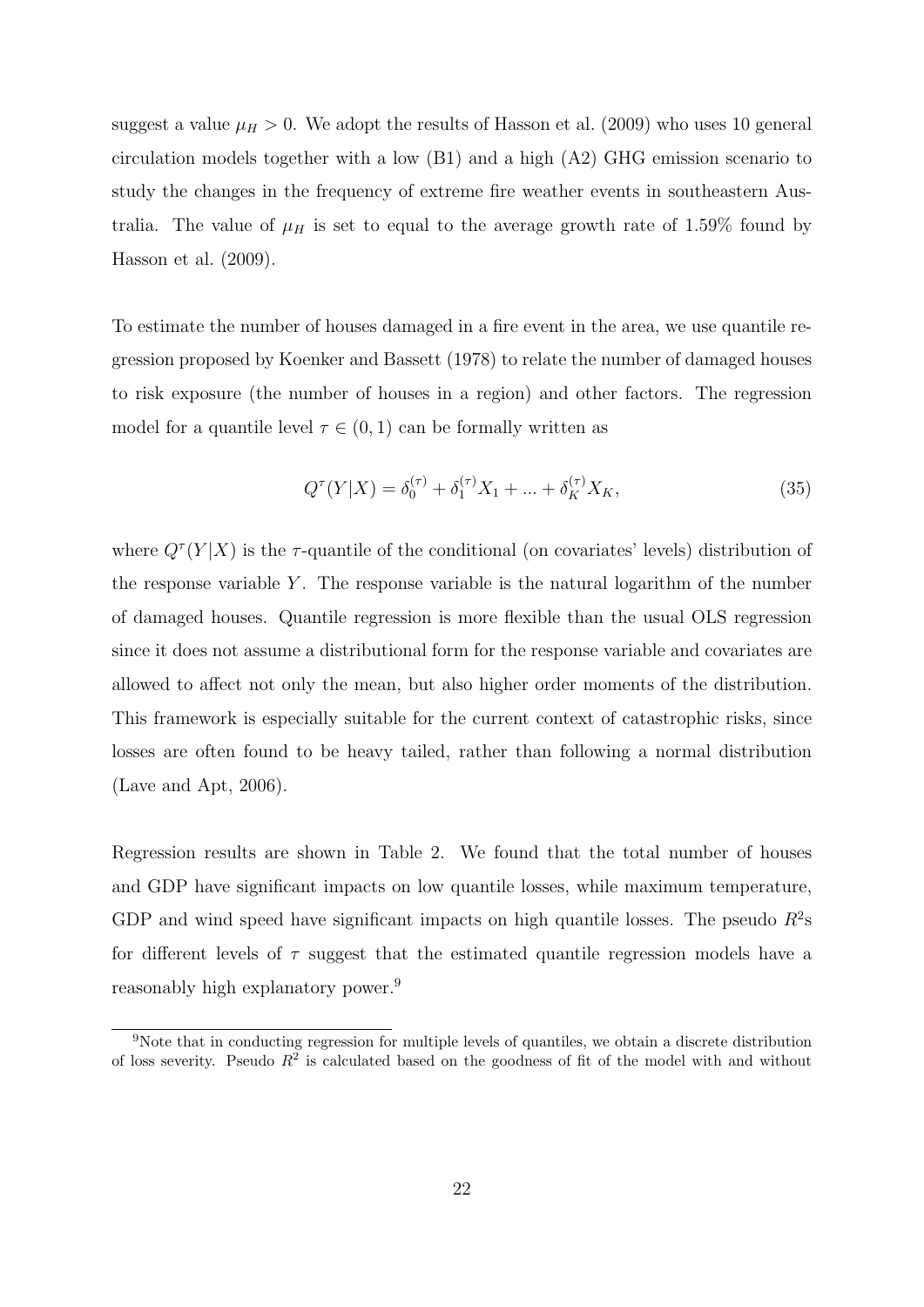| Explanatory Variable |           |         |      |          |       |             |       |                   |        |              |
|----------------------|-----------|---------|------|----------|-------|-------------|-------|-------------------|--------|--------------|
| Quantile level       | Intercept | lnhouse |      | gdp      |       | tmax $15tr$ |       | $\text{wind}_t^r$ |        | Pseudo $R^2$ |
| $\tau = 0.1$         | $-5.46$   | 0.55    |      | $-6.72$  |       | 0.09        |       | $-0.06$           |        | 0.16         |
| $\tau = 0.2$         | $-5.54$   | 0.6     | ∗    | $-6.56$  |       | 0.05        |       | $-0.03$           |        | 0.19         |
| $\tau = 0.3$         | $-7.98$   | 0.74    | $**$ | $-8.28$  | $***$ | 0.05        |       | 0.01              |        | 0.19         |
| $\tau = 0.4$         | $-7.95$   | 0.55    |      | $-10.6$  | $***$ | 0.16        |       | 0.01              |        | 0.18         |
| $\tau = 0.5$         | $-3.02$   | 0.2     |      | $-10.79$ | $***$ | 0.16        |       | 0.01              |        | 0.18         |
| $\tau = 0.6$         | $-4.24$   | 0.21    |      | $-9.75$  | $***$ | 0.18        |       | 0.02              |        | 0.19         |
| $\tau = 0.7$         | -7.36     | $-0.21$ |      | $-8.31$  |       | 0.4         | ∗     | 0.09              | $***$  | 0.21         |
| $\tau = 0.8$         | $-4.11$   | $-0.34$ |      | $-10.69$ | ∗     | 0.41        | $***$ | 0.07              | $\ast$ | 0.29         |
| $\tau = 0.9$         | $-4.48$   | $-0.33$ |      | $-6.59$  |       | 0.46        | ***   | 0.02              |        | 0.41         |

Table 2: Quantile regression results for lost houses

Note: Significance at the 1%, 5% and 10% level is denoted by \*\*\*, \*\* and \*, respectively.

The expected number of damaged houses for Ku-ring-gai in a fire event is estimated as 59 houses. This number of damaged houses and the re-construction cost of \$422,000 per house are used to calculate the expected loss  $\beta$ <sup>10</sup>.

# 3.2. The Discount Rate

The choice of an appropriate discount rate for long lasting projects is a highly controversial topic in the literature. Some studies, e.g. Stern (2007) and Garnaut (2008), recommend the use of low social discount rates, largely based on intergenerational equity arguments, while others such as Newell and Pizer (2003), Nordhaus (2007), Quiggin (2008) and Tol and Yohe (2009) suggest that the discount rate should be derived based

covariates:

 $R = 1 - \frac{V_1^{(\tau)}}{2\tau}$  $\frac{1}{V_0^{(\tau)}},$ 0  $V_1^{(\tau)} = \sum$  $Y_i \geq X_i \hat{\delta}^{(\tau)}$  $\tau|Y_i - X_i \hat{\delta}^{(\tau)}| + \sum$  $Y_i{<}X_i\hat{\delta}^{(\tau)}$  $(1-\tau)|Y_i-X_i\hat{\delta}^{(\tau)}|$  $V_0^{(\tau)} = \sum$  $Y_i \ge \hat{Q}^{(\tau)}(Y)$  $\tau|Y_i-\hat{Q}^{(\tau)}(Y)|+\sum$  $Y_i<\!\hat{Q}^{(\tau)}$  $(Y)(1-\tau)|Y_i-\hat{Q}^{(\tau)}(Y)|$ 

 $10$ Note that the actual cost of damage can be more than the reconstruction cost when house contents are taken into account. However, without detailed insurance claim data, we cannot estimate the cost of house contents as well as its growth rate. Increases in daily maximum temperature is predicted to increase the number of damaged houses but the expected loss can still be increasing or decreasing since GDP growth reduces the number of damaged houses while at the same time it will most likely increase the value of damaged house contents. In this paper, we focus on the stochastic component of bushfire frequency and assume that the expected loss is constant.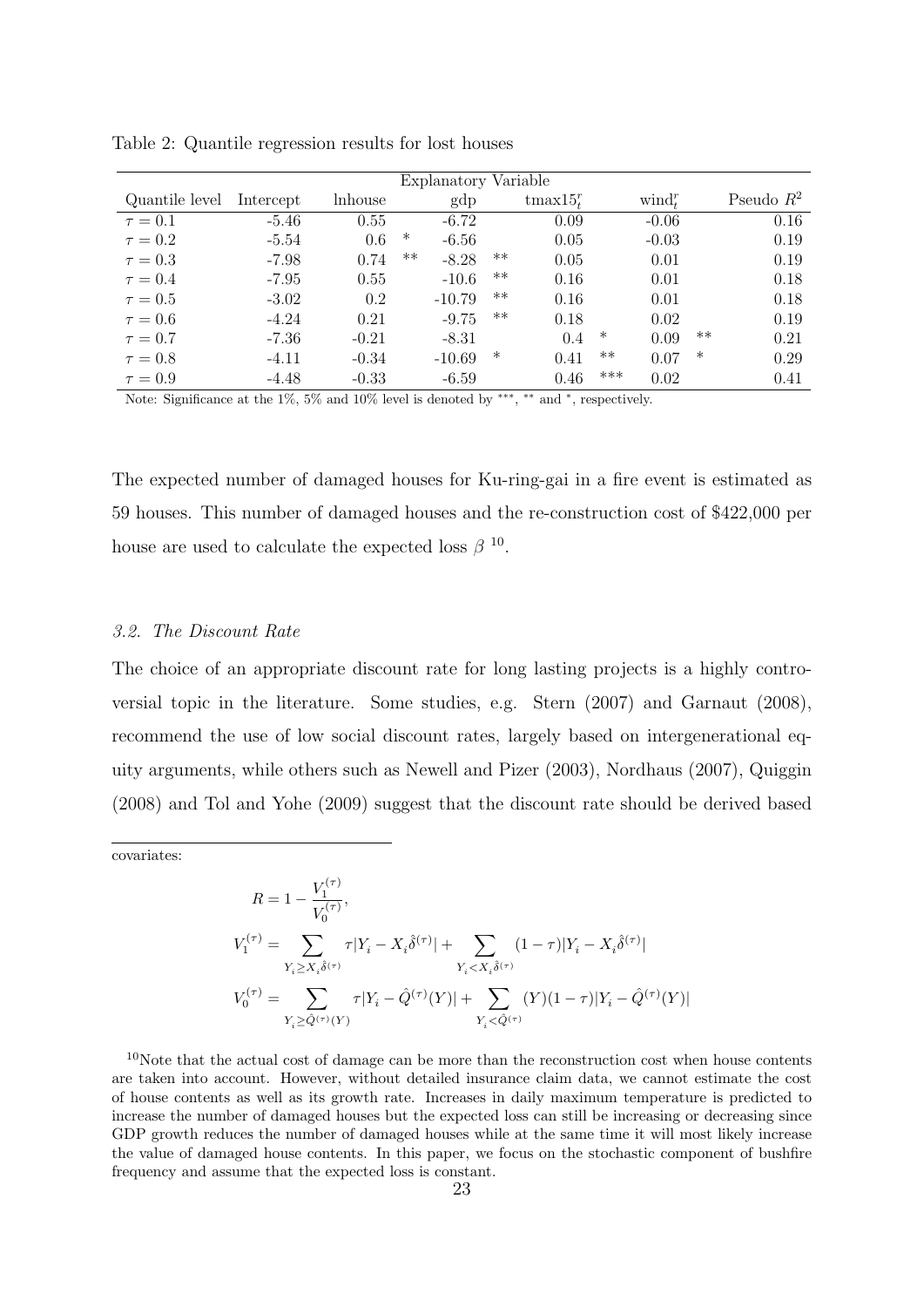on market interest rates.

Similar to Truong and Trück (2016), we adopt the approach proposed by Newell and Pizer (2003) to determine the appropriate discount rate for investment valuation. This approach estimates the discount rate using data on the prices of long term government bonds. Since the prices of government bonds vary stochastically over time, risk free interest rates are also stochastic. Newell and Pizer (2003) and Groom et al. (2007) show that when interest rates are stochastic and persistent, the certainty equivalent discount rate is decreasing over time, which is consistent with hyperbolic discounting behaviour observed by Frederick et al. (2002).

Truong and Trück (2016) estimate the stochastic interest rate model proposed by Cox et al. (1985) using long term Australian government bond data. They found that for Australian interest rates the estimated model yields a quite low persistent coefficient, and the estimated certainty equivalent discount rate converges quickly to a long run level of 4.5%. For simplicity, in this study, we assume that the discount rate is constant at 4.5%.

#### 3.3. Other Parameters

Other parameters relating to the investment project, including investment cost, risk mitigation effectiveness and project life, are estimated by expert elicitation. Expert elicitation is an effective way to overcome data scarcity problems and has been used in many previous climate adaptation studies, see e.g. Baker and Solak (2011); Mathew et al. (2012). The expert specifies that the conducted project is expected to reduce the frequency of house damaging bushfire events by 20%. The estimated costs for a finite lifetime project in Table 3 can be used to calculate the investment cost of an infinite lifetime project by firstly converting the investment cost  $I_M$  of a project that lasts M years into an annuity flow,  $A$ :

$$
A = I_M \frac{1 - \beta}{1 - \beta^{M+1}}, \qquad \beta = 1/(1+r),
$$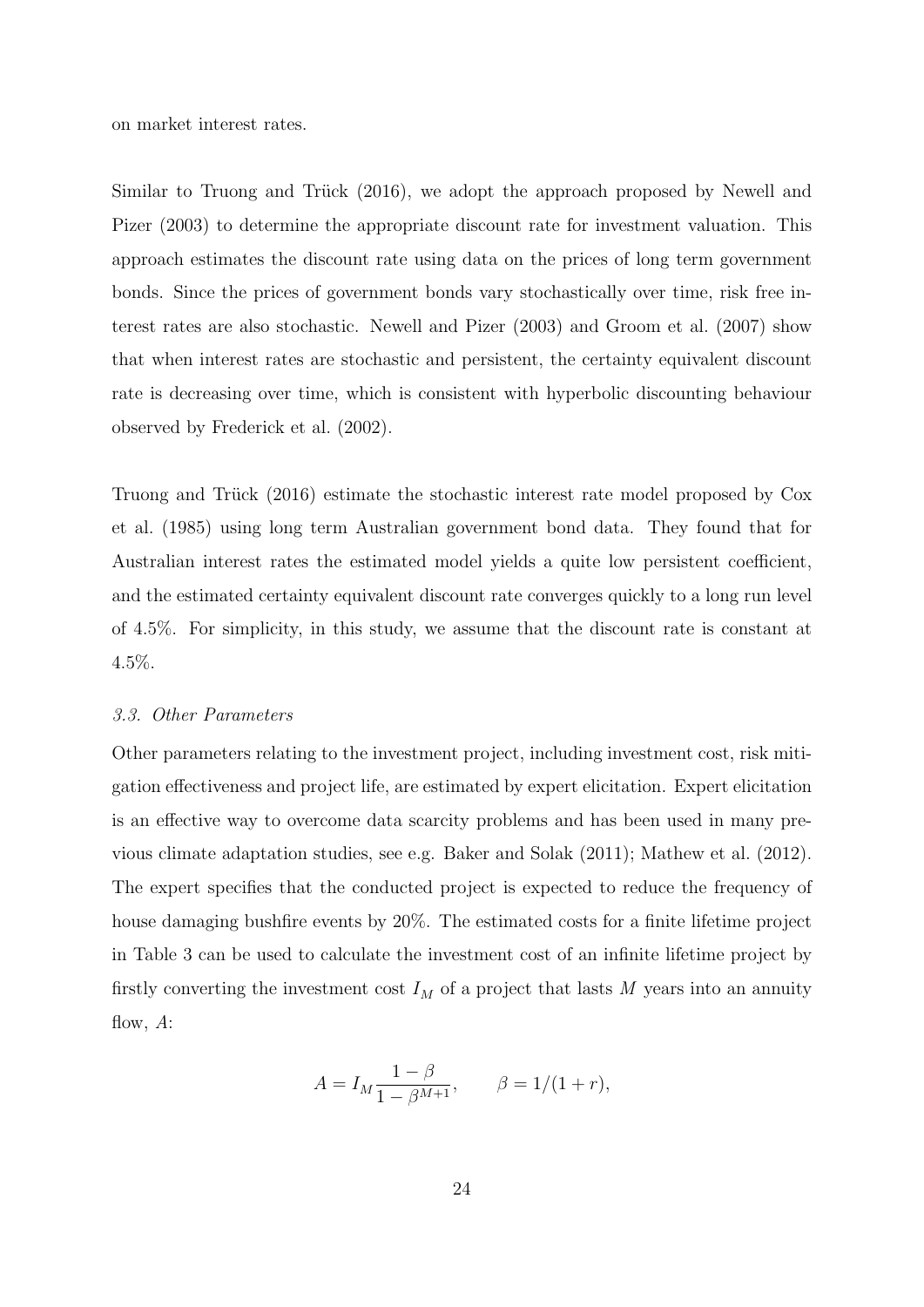Table 3: Information on estimated and assumed parameter values, including the initial value of the Poisson intensity  $\Lambda_0$ , values for the high Poisson intensity growth rate  $\mu_H$ , the low Poisson intensity growth rate  $\mu_H$ , the volatility of the Poisson intensity process σ, the expected loss conditional on a bushfire event β, the risk mitigation of the project with respect to the frequency of house damaging bushfire events  $k$ , the assumed lifetime of the investment project  $M$ , the investment cost per project  $I_M$ , the annual maintenance cost for the project  $C$ , and the applied discount rate  $r$ .

| Parameters                                          | Value          |
|-----------------------------------------------------|----------------|
| Current Poisson intensity $(\Lambda_0)$             | 0.027          |
| High Poisson intensity growth $(\mu_H)$             | 1.59%          |
| Low Poisson intensity growth $(\mu_L)$              | $0\%$          |
| Volatility $(\sigma)$                               | 43\%           |
| Expected loss conditional on a fire event $(\beta)$ | \$24,898,000   |
| Risk mitigation by project $(k)$                    | 20\%           |
| Lifetime of the project $(M)$                       | 50 years       |
| Investment cost per project $(I_M)$                 | $$1.5$ million |
| Project maintenance cost $(C)$                      | \$50,000       |
| Discount rate $(r)$                                 | $4.5\%$        |

and use the annuity  $\tilde{A}$  is to calculate the investment cost of an infinite life project:

$$
I = A(1+r)/r.
$$
\n(36)

Thus, at a 4.5% discount rate, the present value of building a bushfire trail every 50 years, each costing \$1.5 million to build is \$1.68 million.

#### 3.4. Empirical Results

# 3.4.1. Baseline Case

Figure 4 provides the plot of the option value  $F(\Lambda_0)$  for the baseline set of parameters where the initial belief is  $P_0 = 0.5$ . For this case, at the current level of Poisson intensity  $\Lambda_0 = 0.027$ , the option value is \$1,472,731 and the optimal investment threshold for the initial period is  $\Lambda^* = 0.0914$ . Given the large volatility, the expected time to learn about the growth rate with 95% confidence when it is  $\mu_L$  is 370 years, while the expected time to learn when the true growth rate is  $\mu$ <sub>H</sub> and the expected time to investment are both infinitely large. Recall, however, that the infinite expected time to learn and to invest do not affect the validity of the real options model as discussed above.

The investment threshold obtained from the model is substantially higher than the thresh-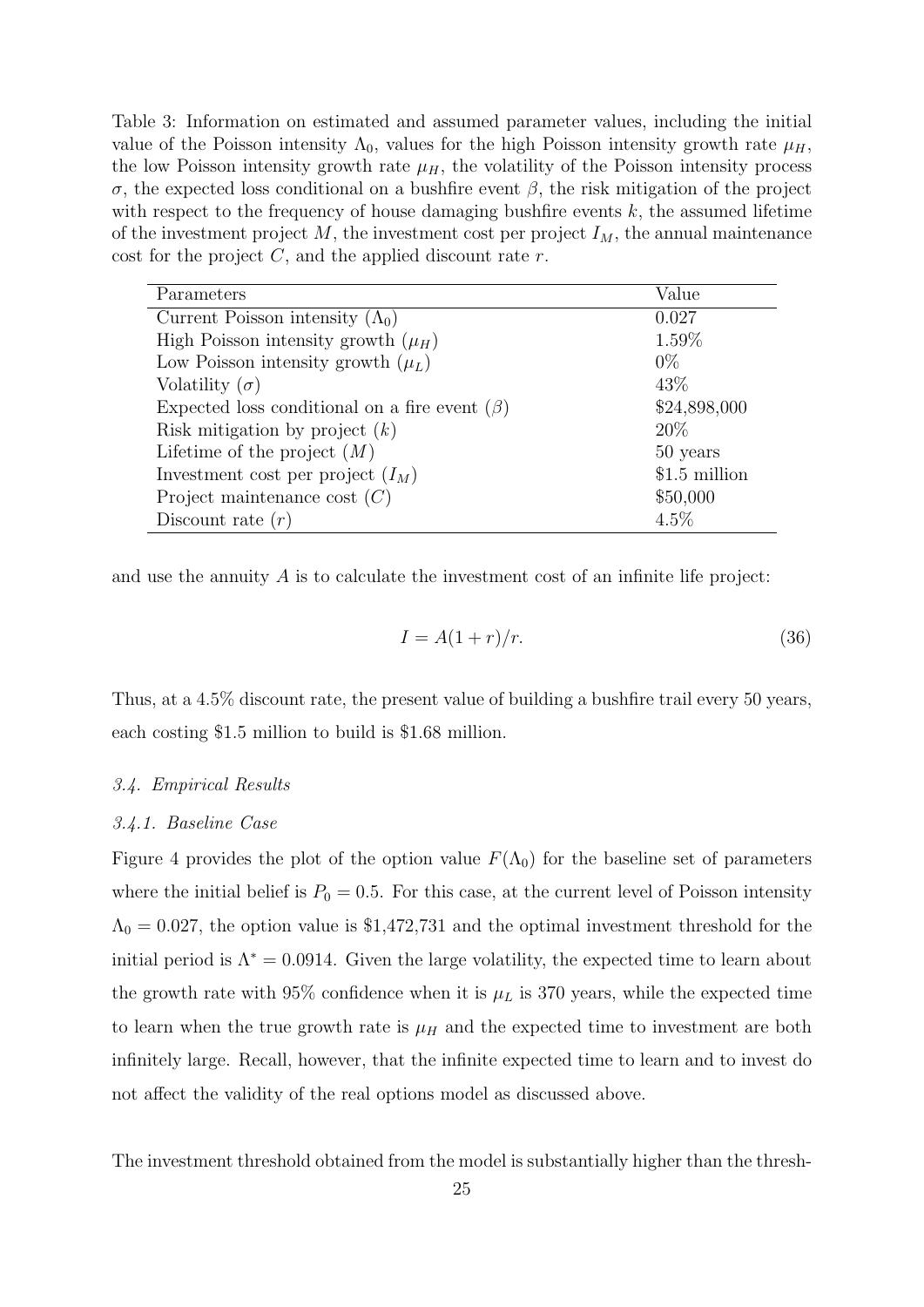old given by the NPV rule ( $\Lambda_0 = 0.02$ ). If the NPV rule was used, the project would be invested immediately, and a NPV of \$1,015,149 would be obtained. An amount of \$457,582, i.e. 31.07% of the option value would be lost. For other levels of belief, optimal investment decisions can be made based on the investment boundary in Figure 5. For example, if  $\Lambda_0 = 0.089$  and  $P_0 = 0.4$ , the optimal decision is to wait, while if  $\Lambda_0 = 0.094$ and  $P_0 = 0.8$ , the project should be invested. When  $\Lambda_0$  is lower than 0.089 (higher than 0.095), waiting (investing) is optimal regardless of belief.



Figure 4: Investment option values, project values and investment threshold in baseline case with  $P_0 = 0.5$ 

#### 3.4.2. Impact of Initial Belief

To enable a comparison with the impact of other factors, we examine the impact of an increase in the initial belief  $P_0$  by 10% from 0.5. For this higher belief, the investment threshold is slightly lower at  $\Lambda^* = 0.0906$  and the option value at  $\Lambda_0 = 0.027$  is increased by 0.5% to \$1,480,152. The NPV of the project at  $\Lambda_0 = 0.027$  is increased by 8.04% to \$1,096,773 and the loss due to using the NPV rule is reduced by 16.22% to \$383,379.

# 3.4.3. Impact of Uncertainty

The impact of uncertainty is examined by comparing the baseline scenario with the case where uncertainty is increased by 10%, i.e.  $\mu_L$  is decreased to -0.0795% and  $\mu_H$  is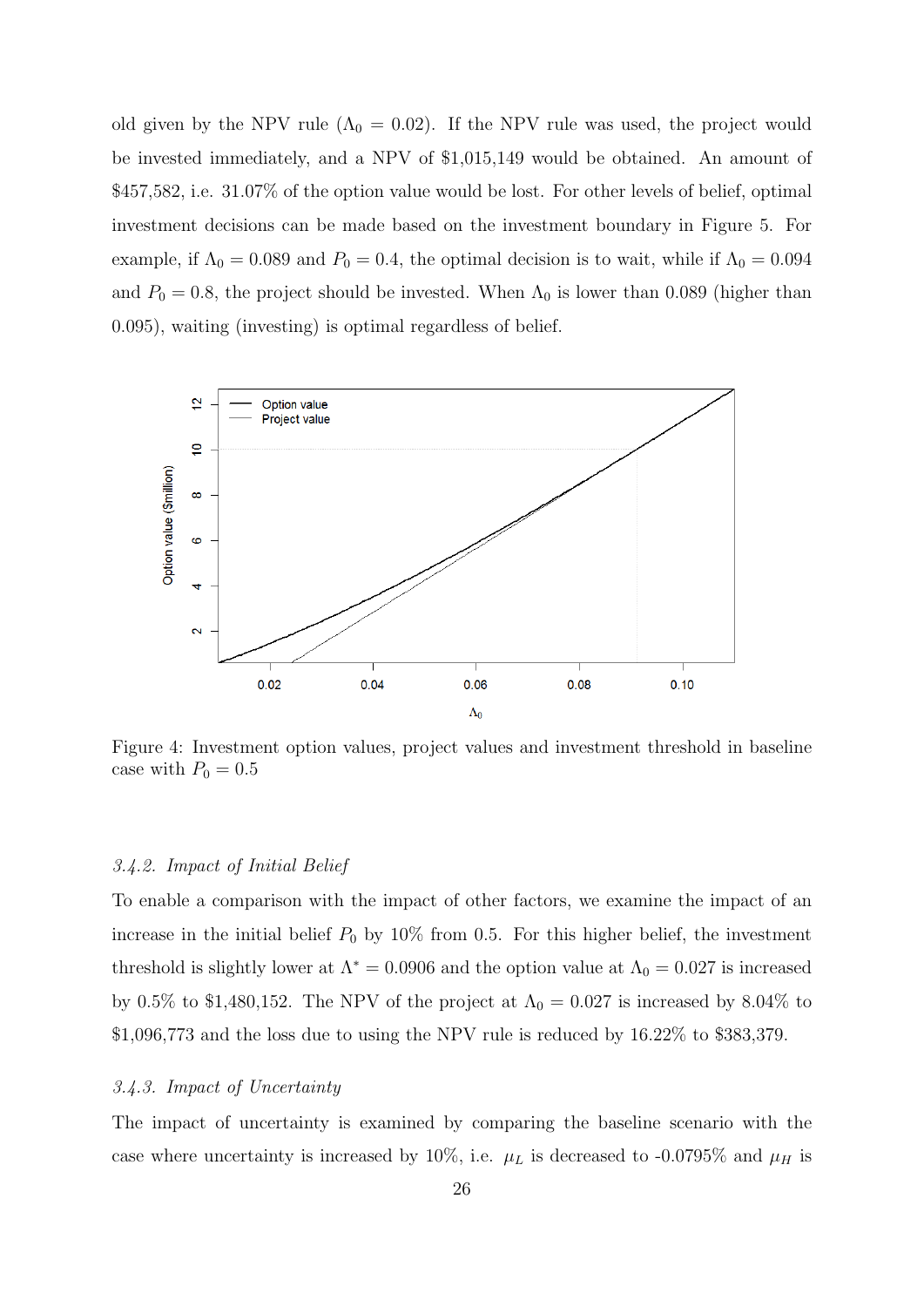

Figure 5: Investment boundary defined in two states  $(P_0, \Lambda_0)$ 

increased to 1.6695%. When the uncertainty increases by 10%, the NPV of the project at the initial state  $(P_0 = 0.5, \Lambda_0 = 0.027)$  increases by 3.84%. This is because the NPV of the project is  $V(\phi_0, \Lambda_0)/(1+\phi_0)$ , and as can be seen from (17),  $V(\phi_0, \Lambda_0)$  is a convex function of a random variable  $\mu$  that takes values  $\{\mu_H, \mu_L\}$ . Therefore, when the uncertainty in  $\mu$  increases, the NPV of the project increases. In contrast, the option value at the initial state decreases by 2.47% to \$1,436,386 and the optimal investment threshold decreases slightly to 0.0911. The loss due to using the NPV rule is reduced by 16.46% to \$382,287.

# 3.4.4. Impact of Volatility

When  $\mu$  is known and constant, it is well known from the real options literature that the value of the option increases with the volatility  $\sigma$ . For the case of incomplete information where the true value of  $\mu$  is unknown, volatility affects the value of the option through two different channels, that will either lead to an overall positive or negative impact on the option value. On the one hand, a higher volatility will increase the value of the option in certainty cases i.e.  $\mu = \mu_H$  or  $\mu = \mu_L$ . On the other hand, a higher volatility will reduce the signal to noise ratio  $\omega$  and reduce the value of the option. The net impact will depend on the empirical set of parameters. For the current application, when volatility increases by 10%, under the assumption of risk neutrality, the NPV of the project at the initial state  $(P_0 = 0.5, \Lambda_0 = 0.027)$  remains unchanged. The optimal investment threshold increases 27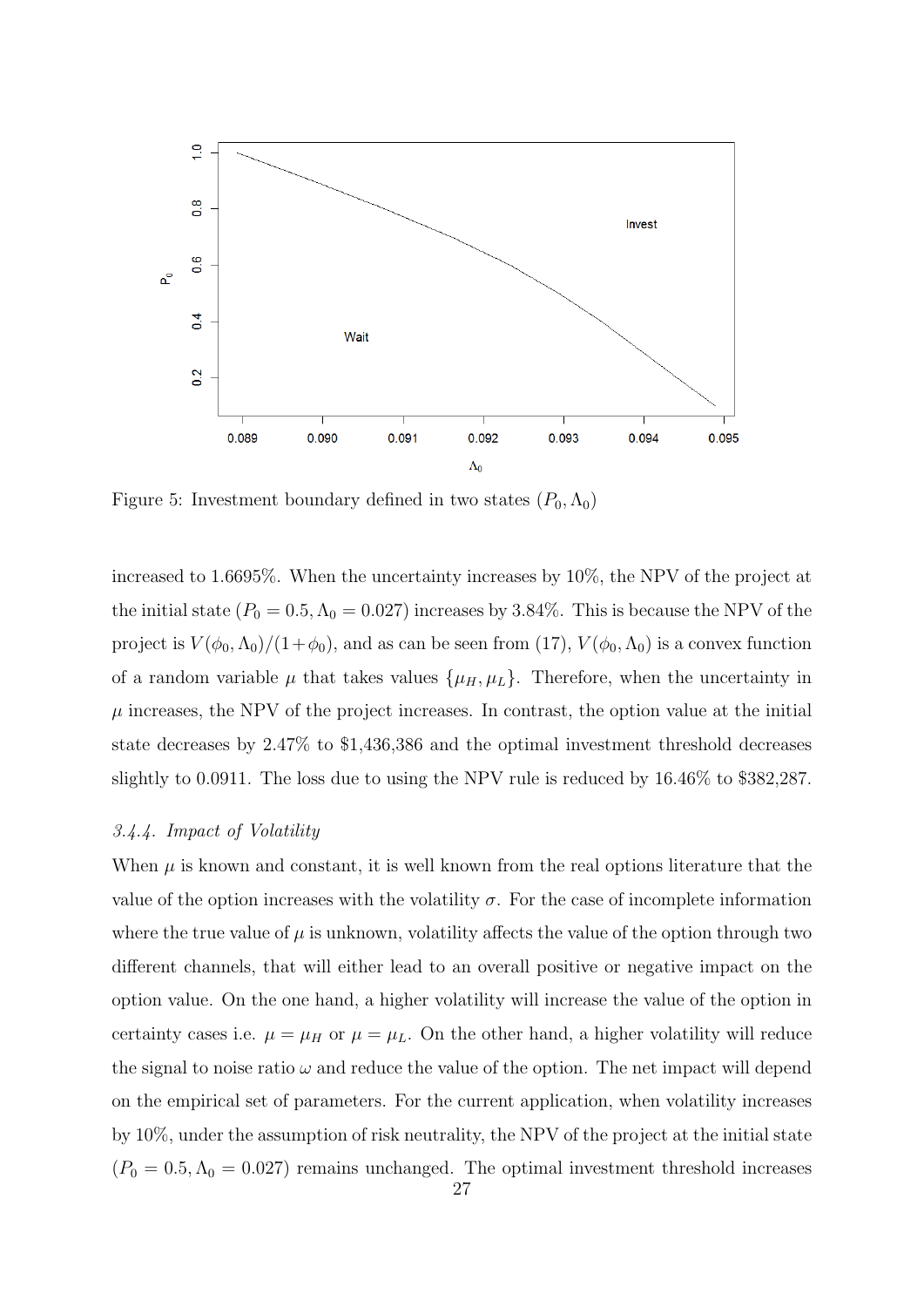significantly to 0.1017 while the option value at the initial state increases by 6.63% to \$1,570,317. As a result, the loss incurred when using the NPV rule in comparison to optimal timing of the investment increases by 21.33% to \$555,169.

# 3.4.5. Impact of Climate Change Scenarios

Some climate change studies, e.g. Weitzman (2009); Keller et al. (2004), suggest that the extent of change in the future climate may be larger than predicted by statistical models. We examine a more serious climate change scenario in which the high level of the growth rate,  $\mu_H$ , is increased by 10%. With the increase in  $\mu_H$ , the NPV of the project at the initial state  $(P_0 = 0.5, \Lambda_0 = 0.027)$  increases by 13.15% to \$1,148,667. The option value at the initial state is increased by 0.85% to \$1,485,319 and the investment threshold is reduced slightly to 0.0905. Under these assumptions, the loss incurred by using the NPV rule is then reduced by 26.43% to \$336,652.

# 3.4.6. Impact of Investment Costs

When the investment cost increases by  $10\%$ , the NPV of the project at the initial state  $(P_0 = 0.5, \Lambda_0 = 0.027)$  is decreased by 27.47% to \$736,263. The option value at the initial state is reduced by 3.24% and the investment threshold increases to 0.1006. The loss due to using the NPV rule in comparison to the optimal timing of the investment is then increased by 50.53% to \$688,788. Therefore, changes in the initial investment cost may have a substantial impact on the value obtained from investing and the time when the project should be invested.

#### 3.4.7. Impact of the Discount Rate

The impact of the applied discount rate on the results is examined by comparing the baseline scenario with the case where the discount rate is increased by 10%. As a result of the higher discount rate, the NPV of the project at the initial state ( $P_0 = 0.5, \Lambda_0 = 0.027$ ) is decreased by 30.14% to \$709,192. The investment threshold is decreased to 0.09 and the option value at the initial state is significantly reduced by 14.10% to \$1,265,087. The loss due to using the NPV rule therefore increases by 21.49% to \$555,894.

#### 3.4.8. Summary of sensitivity analysis

A summary of the results for the conducted sensitivity analysis is provided in Table 4. Recall that for each variable we examine the impact of a 10% increase in the parameter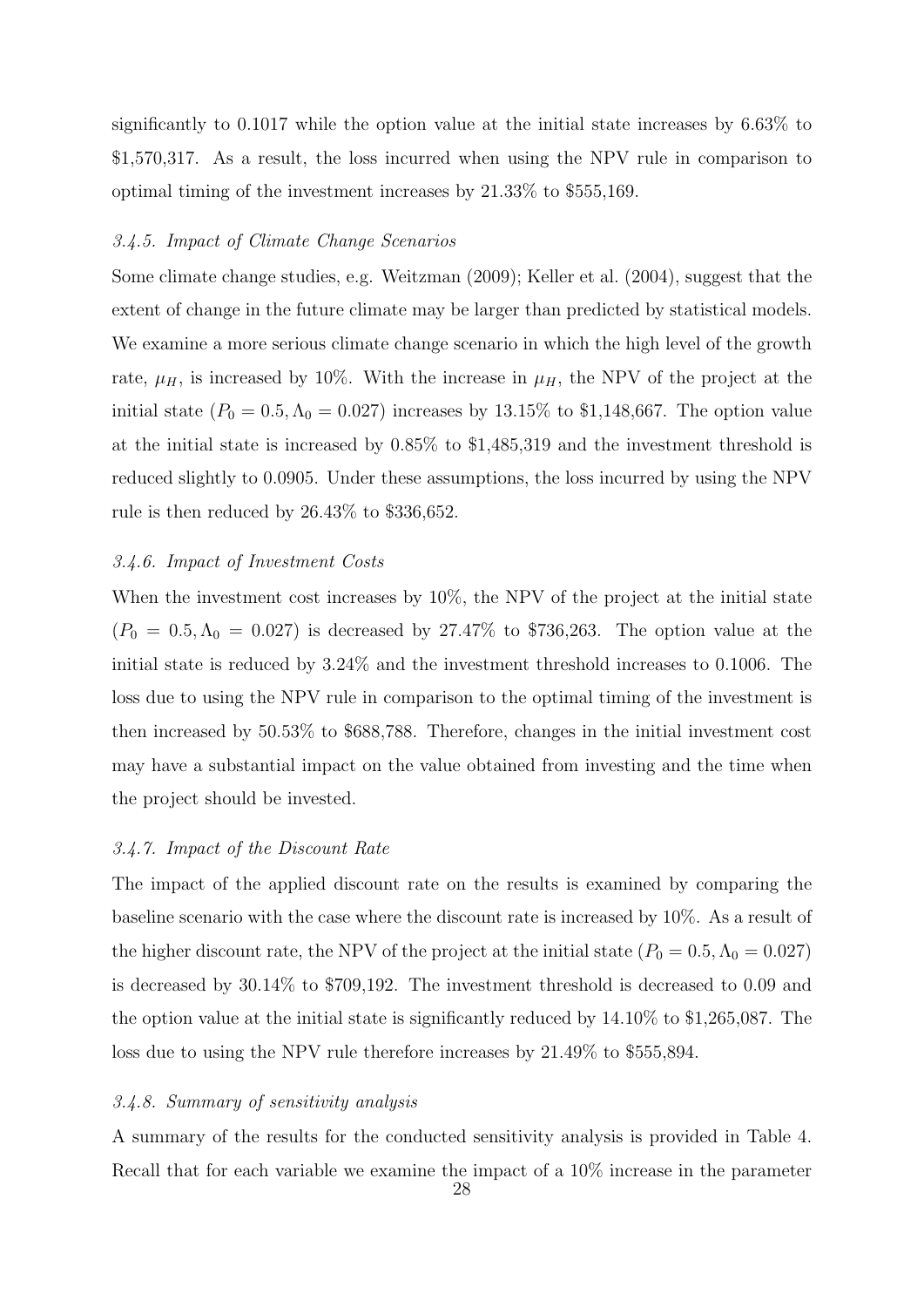Table 4: Sensitivity Analysis for a 10% increase in key parameters: the parameter for initial belief  $P_0$  is changed from  $P_0 = 0.50$  to  $P_0^* = 0.55$ ; to measure the sensitivity of the results to uncertainty,  $\mu_H - \mu_L$  changes from 0.0159 to 0.0175 corresponding to  $\mu_L^* = -0.0795\%$  and  $\mu_H^* = 1.6695\%$ ; to examine the impact of volatility,  $\sigma$  is increased from  $\sigma = 0.43$  to  $\sigma^* = 0.473$ ; to quantify the impact of a more serious climate change scenario,  $\mu$ <sub>H</sub> increases from 1.59% to 1.75%; investment costs are assumed to increase from  $I_m = $1,500,000$  to  $I_m^* = $1,650,000$ ; the discount rate r changes from  $r = 0.045$ to  $r^* = 0.0495$ .

| Parameter                     | $\Delta$ NPV | $\Delta$ (Option | $\Delta$ (Investment | $\Delta$ (Loss by |
|-------------------------------|--------------|------------------|----------------------|-------------------|
|                               |              | value)           | threshold)           | NPV rule)         |
| Initial belief $(P_0)$        | $8.04\%$     | $0.50\%$         | $-0.87\%$            | $-16.22\%$        |
| Uncertainty $(\mu_H - \mu_L)$ | 3.84\%       | $-2.47\%$        | $-0.33\%$            | $-16.46\%$        |
| Volatility $(\sigma)$         | $0.00\%$     | $6.63\%$         | 11.27\%              | 21.33%            |
| Climate Change $(\mu_H)$      | 13.15%       | $0.85\%$         | $-0.98\%$            | $-26.43\%$        |
| Investment cost $(I_m)$       | $-27.47\%$   | $-3.24\%$        | 10.07%               | 50.53%            |
| Discount rate $(r)$           | $-30.14\%$   | $-14.10\%$       | $-1.53\%$            | 21.49%            |

value. For our case study we find that the loss due to using a simple NPV rule instead of optimally timing the investment increases substantially for a higher value of volatility, a larger initial investment cost, and an increased discount rate. In addition, the loss is decreasing in the signal to noise ratio, i.e. the loss is higher when the uncertainty is low or when the volatility is high. This means that the real options model is more important in settings where uncertainty resolution is slow. Furthermore, the loss is decreasing in the initial belief in climate change as well as the predicted level of climate change, which is consistent with the findings of Truong and Trück  $(2016)$ .

#### 4. Conclusion

In this paper, we introduce a novel framework for determining the optimal investment timing of catastrophic risk mitigation projects. The model can incorporate the impact of uncertainty in the growth rate of the expected frequency of catastrophic events and continuous Bayesian information updating into investment decisions. In addition, we provide closed form solutions for the investment problem when the logarithm of investment payoff follows a random walk process without drift. The investment threshold is determined in line with a standard real options model with the uncertain components evaluated at their belief weighted averages. In this model, uncertainty can accelerate or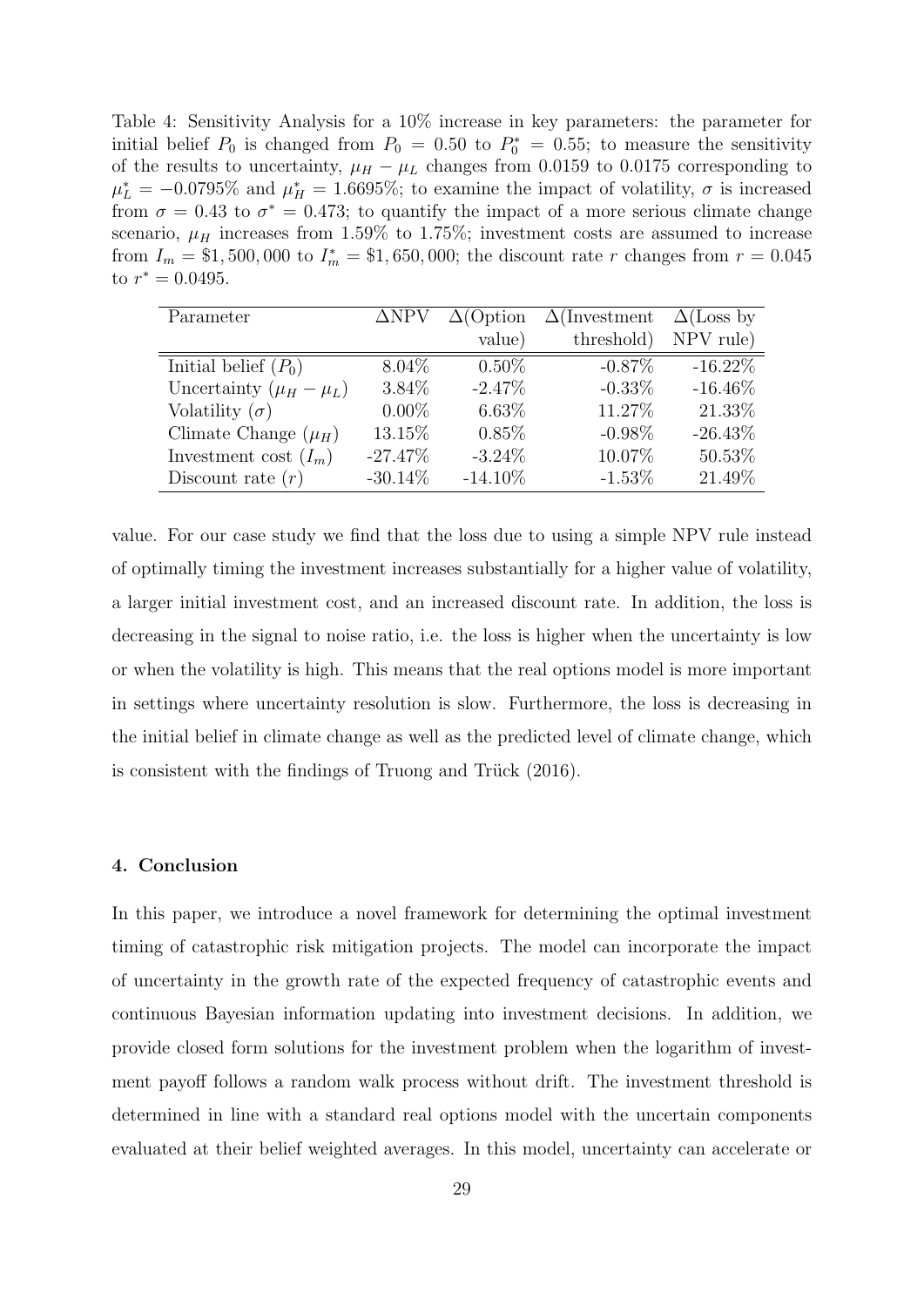decelerate investment and can increase or decrease the option value, depending on the estimated values of the model parameters. We show that even when the expected time for the uncertainty to resolve is infinitely long, it is still relevant to use the proposed model instead of a standard net present value rule for investment decisions.

We illustrate the application of the model, using a case study of bushfire risk management in a local government area in Sydney, Australia. Catastrophic risk is quantified using a Poisson panel data model for loss frequency and quantile regression for the loss severity. We find that ignoring the option to defer the investment would result in a significant loss in comparison to an optimally timed investment. Sensitivity analysis results suggest that the loss is large when the investment cost is high, when the uncertainty resolves slowly over time, when the belief in climate change, or when the predicted extent of climate change is low. The real options model is therefore most useful for large investment projects whose benefits depend on future climate and the decision maker has a low belief about the climate change scenario.

The high sensitivity of the option value and the loss incurred by using the NPV rule to volatility changes may also provide practical ground for the development of real options models with volatility uncertainty. This may represent interesting topics for future research.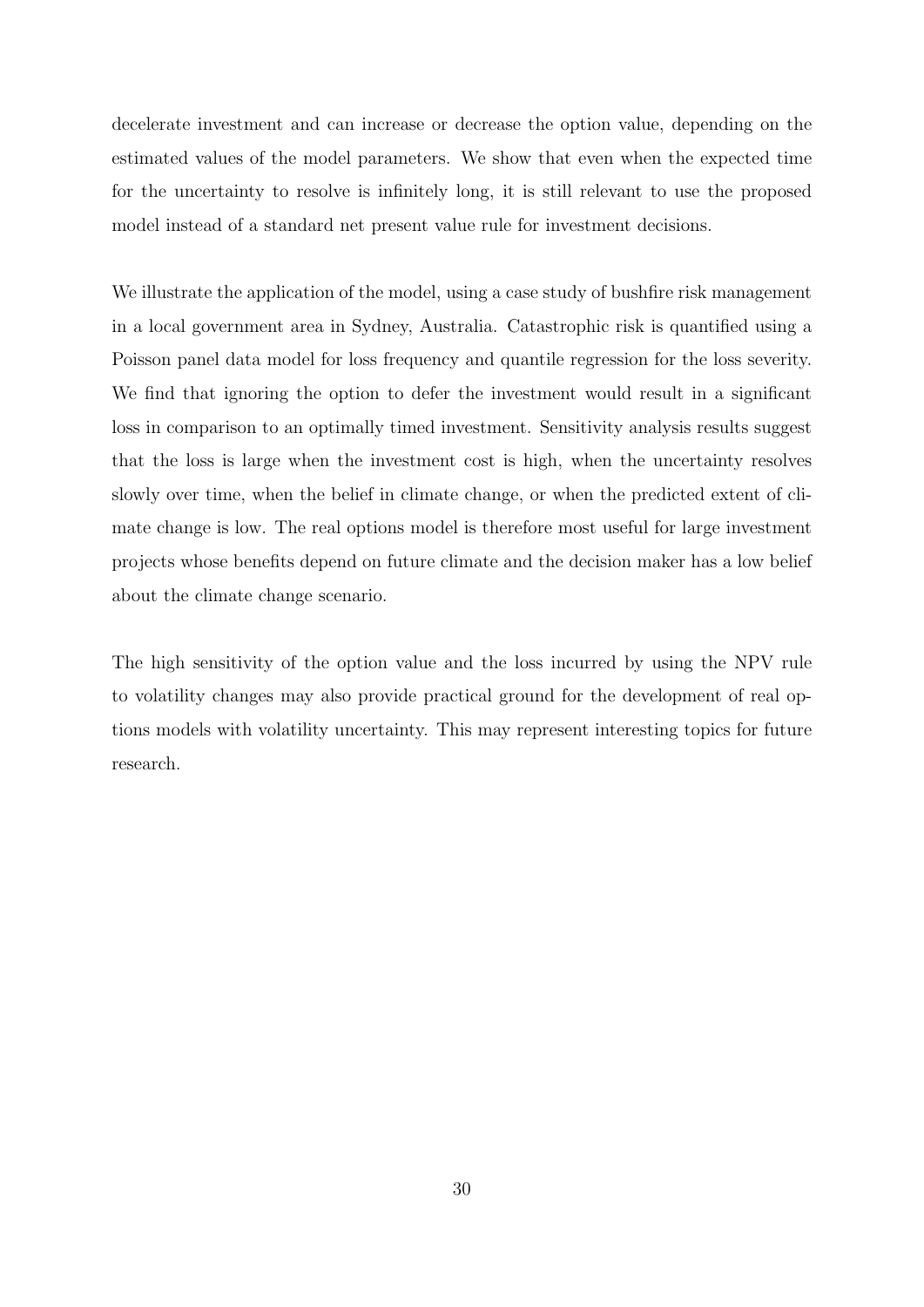# Appendix A. Immediate Stopping Value

The immediate stopping value  $V(\phi_t, \Lambda_t)$  is obtained by setting the stopping time  $\tau$  to t in (16),

$$
V(\phi_t, \Lambda_t) = \tilde{E}\left[ (1 + \phi_\infty) \left( k\beta \int_t^\infty e^{-r(s-t)} \Lambda_s ds - I \right) |(\phi_t, \Lambda_t) \right]
$$
  
=  $\tilde{E}\left( k\beta \Lambda_t / (r - \mu_H) - (1 + \phi_\infty)I + \phi_\infty k\beta \int_t^\infty e^{-r(s-t)} \Lambda_s ds |(\phi_t, \Lambda_t) \right).$  (A.1)

Since  $\phi_{\infty}$  can be expressed as a product of  $\phi_t$  and a martingale (which follows from (13)),

$$
\phi_{\infty} = \lim_{T \to \infty} \phi_T = \lim_{T \to \infty} \phi_t \exp\left(-\frac{1}{2}\omega^2(T-t) - \omega(\widetilde{B}_T - \widetilde{B}_t)\right),\tag{A.2}
$$

and the last component in (A.1) can be written as

$$
\phi_t \hat{E} \left( k \beta \int_t^{\infty} e^{-r(s-t)} \Lambda_s ds | (\phi_t, \Lambda_t) \right), \tag{A.3}
$$

where  $\hat{E}$  is the expectation under measure  $\hat{P}$  given by

$$
\left. \frac{d\hat{P}}{d\widetilde{P}} \right|_{\mathcal{F}_{\infty}} := \hat{Z}_{\infty},
$$

and  $\hat{Z}_{\infty} = \lim_{T \to \infty} \exp \left(-\frac{1}{2}\right)$  $\frac{1}{2}\omega^2(T-t) - \omega(\widetilde{B}_T - \widetilde{B}_t)\right)$ . Under measure  $\hat{P}$ , the process  $\{\Lambda_s\}$  has a constant growth rate  $\mu_L$ . The value obtained by immediate stopping becomes

$$
V(\phi_t, \Lambda_t) = k\beta \Lambda_t / (r - \mu_H) - (1 + \phi_t)I + \phi_t k \beta \Lambda_t / (r - \mu_L). \tag{A.4}
$$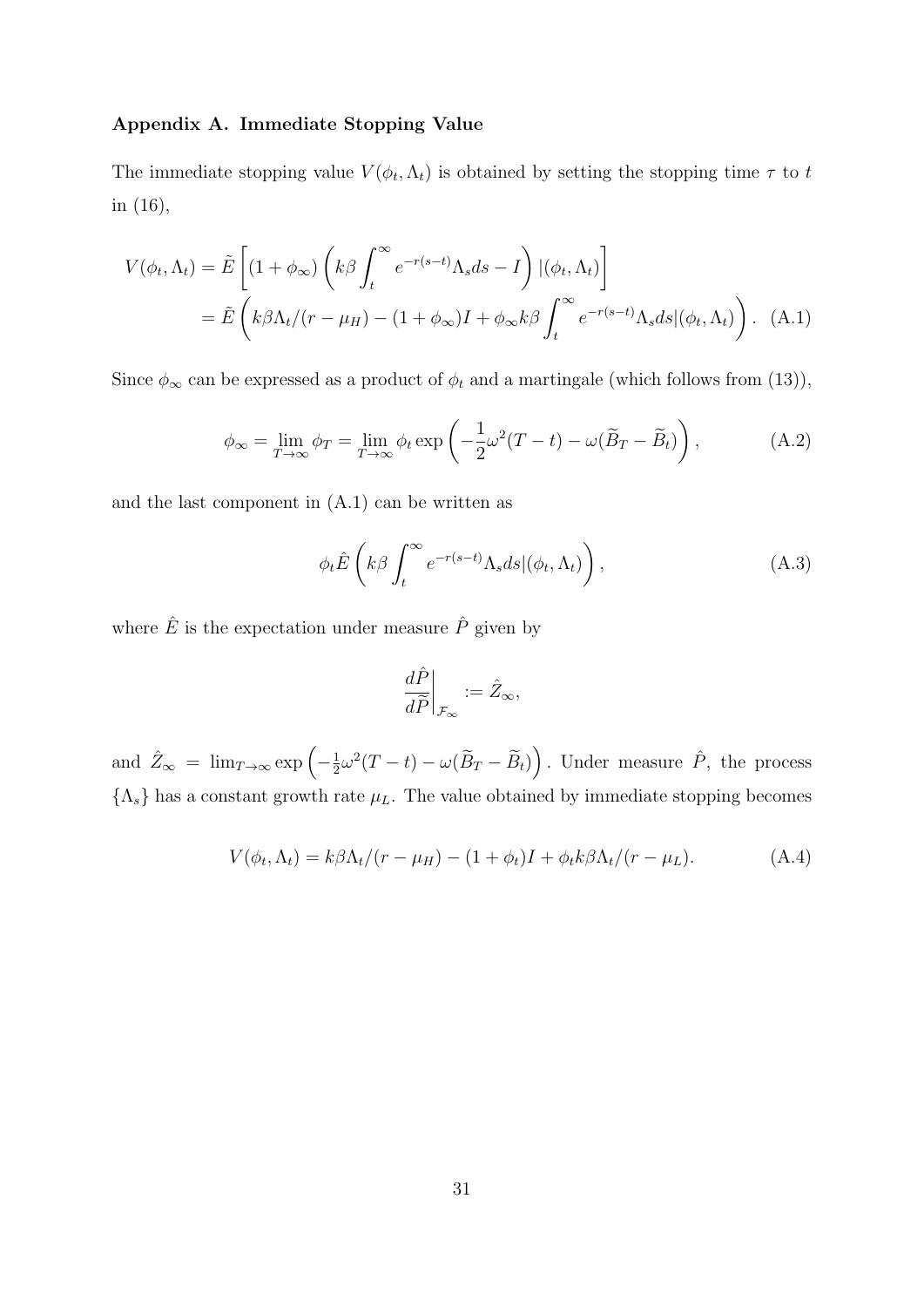# Appendix B. Investment boundary

We show that in the special case  $(\mu_H + \mu_L = \sigma^2)$ , the investment threshold  $\Lambda^*$  is decreasing in belief  $P^*$ . Using (28) to find the derivative of  $\Lambda^*$  with respect to  $P^*$ , it can be verified that  $d\Lambda^*/dP^*$  has the same sign as

$$
D = \frac{\alpha_L - 1}{r - \mu_L} \alpha_H - \frac{\alpha_H - 1}{r - \mu_H} \alpha_L.
$$
 (B.1)

Since  $\alpha_i$  satisfies (29), it follows that  $\frac{\alpha_i-1}{r-\mu_i} = \frac{\alpha_i}{\frac{1}{2}\sigma^2\alpha_i+r}$   $i \in \{H, L\}$ , and we have

$$
D = \frac{\frac{1}{2}\sigma^2 \alpha_H \alpha_L (\alpha_H - \alpha_L)}{(\frac{1}{2}\sigma^2 \alpha_H + r)(\frac{1}{2}\sigma^2 \alpha_L + r)}.
$$
(B.2)

Since  $\mu_H + \mu_L = \sigma^2$ , it can be shown that  $\alpha_L = \alpha_H + \omega/\sigma$  and therefore  $\alpha_L > \alpha_H > 0$ . As a result,  $D < 0$  and  $d\Lambda^*/dP^* < 0$ .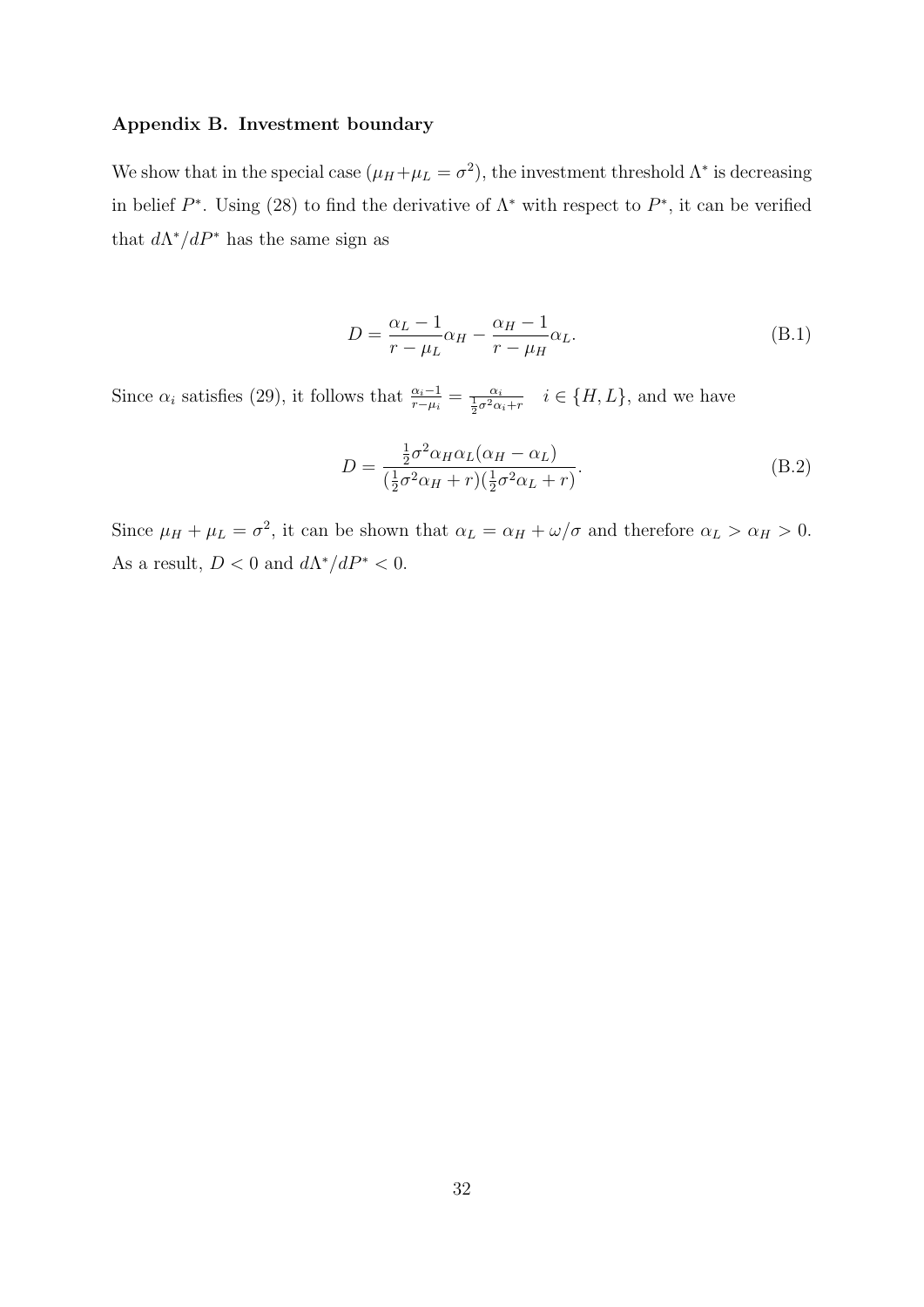# Appendix C. Expected waiting time

For a process  $dX_t = adt + \sigma dB_t$ , where  $B_t$  is a Brownian motion,  $X_0 = x > 0$ , a stopping time  $\tau_m = \min\{t \ge 0 : X_t = m\}$ , and a scalar  $u > 0$ ,

$$
E e^{-u\tau_m} = \exp\left[\frac{-a + \sqrt{a^2 + 2u\sigma^2}}{\sigma^2}(x - m)\right].
$$
 (C.1)

Then, taking the limit  $\lim_{u\downarrow 0} \frac{\partial E e^{-u\tau_m}}{\partial u}$  gives

$$
E\tau_m = \frac{m-x}{a}.\tag{C.2}
$$

This result holds if  $a > 0$  when  $x < m$  or if  $a \le 0$  when  $x > m$ . The reason is if  $a \le 0$ when  $x < m$ , there is a positive probability that the process  $X_t$  wanders off to  $-\infty$  and  $E\tau_m$  is infinite.

Applying the above result to the process  $\lambda_t = \ln \Lambda_t$  that has drift  $a = \mu_H - \frac{1}{2}$  $\frac{1}{2}\sigma^2$  and the hitting boundary  $m = \ln \Lambda_H$ , the expected waiting time becomes

$$
E\tau_{\Lambda_H} = (\mu_H - \frac{1}{2}\sigma^2)^{-1} \ln \frac{\Lambda_H}{\Lambda_0}.
$$
 (C.3)

For the proof of (C.1), see e.g. Ryan and Lippman (2003).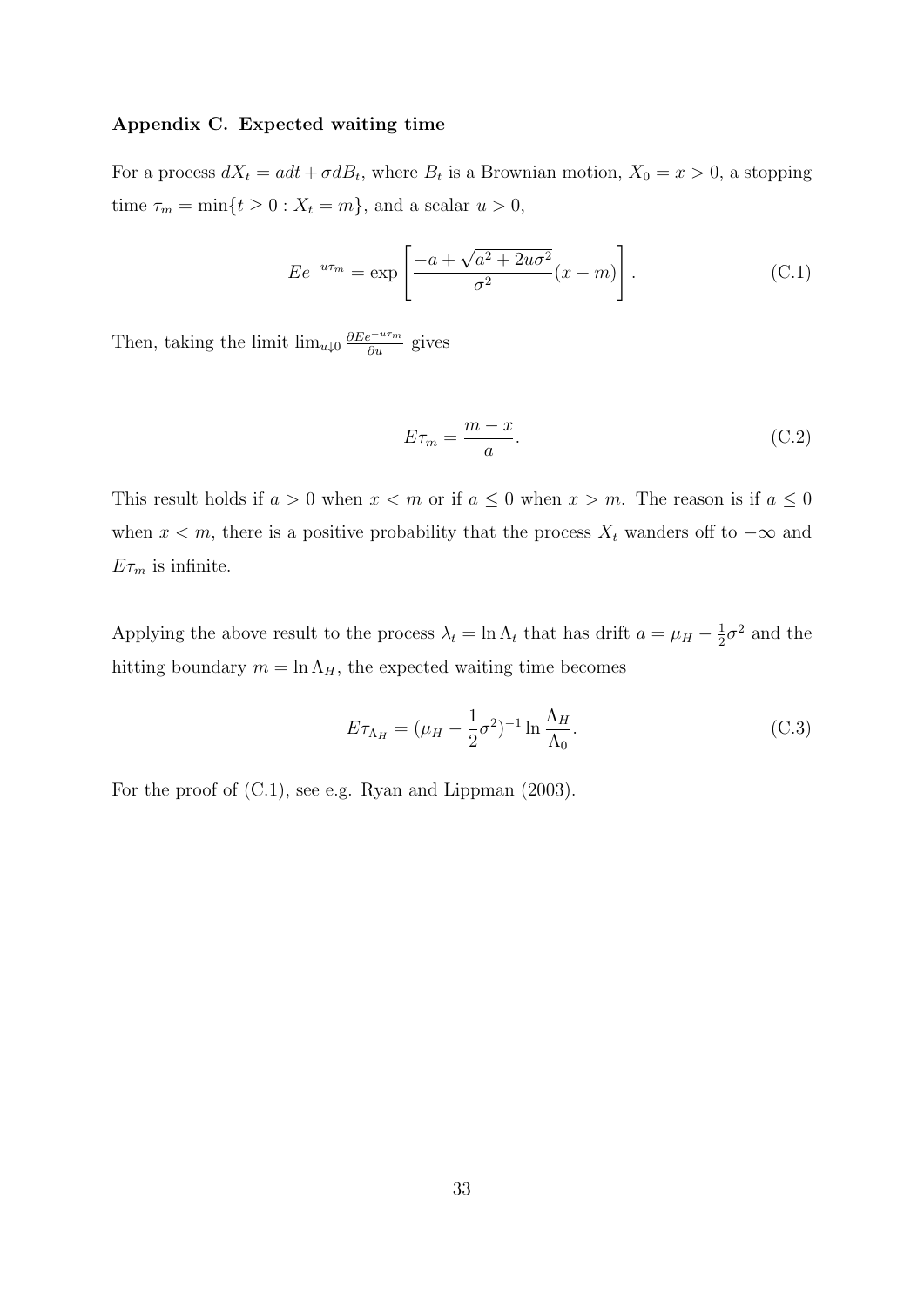## References

- Baker, E., Solak, S., 2011. Climate change and optimal energy technology R&D policy. European Journal of Operational Research 213 (2), 442–454.
- Blanchi, R., Lucas, C., Leonard, J., Finkele, K., 2010. Meteorological conditions and wildfire-related house loss in Australia. International Journal of Wildland Fire 19 (7), 914–926.
- Bouwer, L. M., Bubeck, P., Aerts, J. C., 2010. Changes in future flood risk due to climate and development in a Dutch polder area. Global Environmental Change 20 (3), 463–471.
- Boyle, P. P., Evnine, J., Gibbs, S., 1989. Numerical evaluation of multivariate contingent claims. Review of Financial Studies 2 (2), 241–250.
- Brouwer, R., van Ek, R., 2004. Integrated ecological, economic and social impact assessment of alternative flood control policies in the Netherlands. Ecological Economics 50 (1-2), 1–21.
- Bühlmann, H., 1970. Mathematical methods in risk theory. Springer, New York.
- Carey, J. M., Zilberman, D., 2002. A model of investment under uncertainty: modern irrigation technology and emerging markets in water. American Journal of Agricultural Economics 84 (1), 171–183.
- Chao, P. T., Hobbs, B. F., 1997. Decision analysis of shoreline protection under climate change uncertainty. Water Resources Research 33 (4), 817–829.
- Collins, D., Della-Marta, P., Plummer, N., Trewin, B., 2000. Trends in annual frequencies of extreme temperature events in Australia. Australian Meteorological Magazine 49 (4), 277–292.
- Cox, J. C., Ingersoll, J. E., Ross, S. A., 1985. A theory of the term structure of interest rates. Econometrica 53 (2), 385–407.
- Cox, J. C., Ross, S. A., Rubinstein, M., 1979. Option pricing: A simplified approach. Journal of Financial Economics 7 (3), 229–263.
- Décamps, J.-P., Mariotti, T., Villeneuve, S., 2005. Investment timing under incomplete information. Mathematics of Operations Research 30 (2), 472–500.
- Dimson, E., Mussavian, M., 1999. Three centuries of asset pricing. Journal of Banking & Finance 23 (12), 1745–1769.
- Dixit, A. K., Pindyck, R. S., 1994. Investment under uncertainty. Princeton University Press, Princeton, New Jersey.
- Elliott, R., Kopp, K., 2005. Mathematics of Financial Markets, 2nd Edition. Springer, New York.
- Elliott, R. J., Aggoun, L., Moore, J. B., 1995. Hidden Markov models: estimation and control. Springer, New York.
- Frederick, S., Loewenstein, G., O'donoghue, T., 2002. Time discounting and time preference: A critical review. Journal of Economic Literature, 351–401.
- Garnaut, R., 2008. The Garnaut Climate Change Review: Final Report (2008). Cambridge University Press.
- Garnaut, R., 2011. The Garnaut review 2011: Australia in the global response to climate change. Cambridge University Press.
- Gollier, C., Treich, N., 2003. Decision-making under scientific uncertainty: the economics of the precau-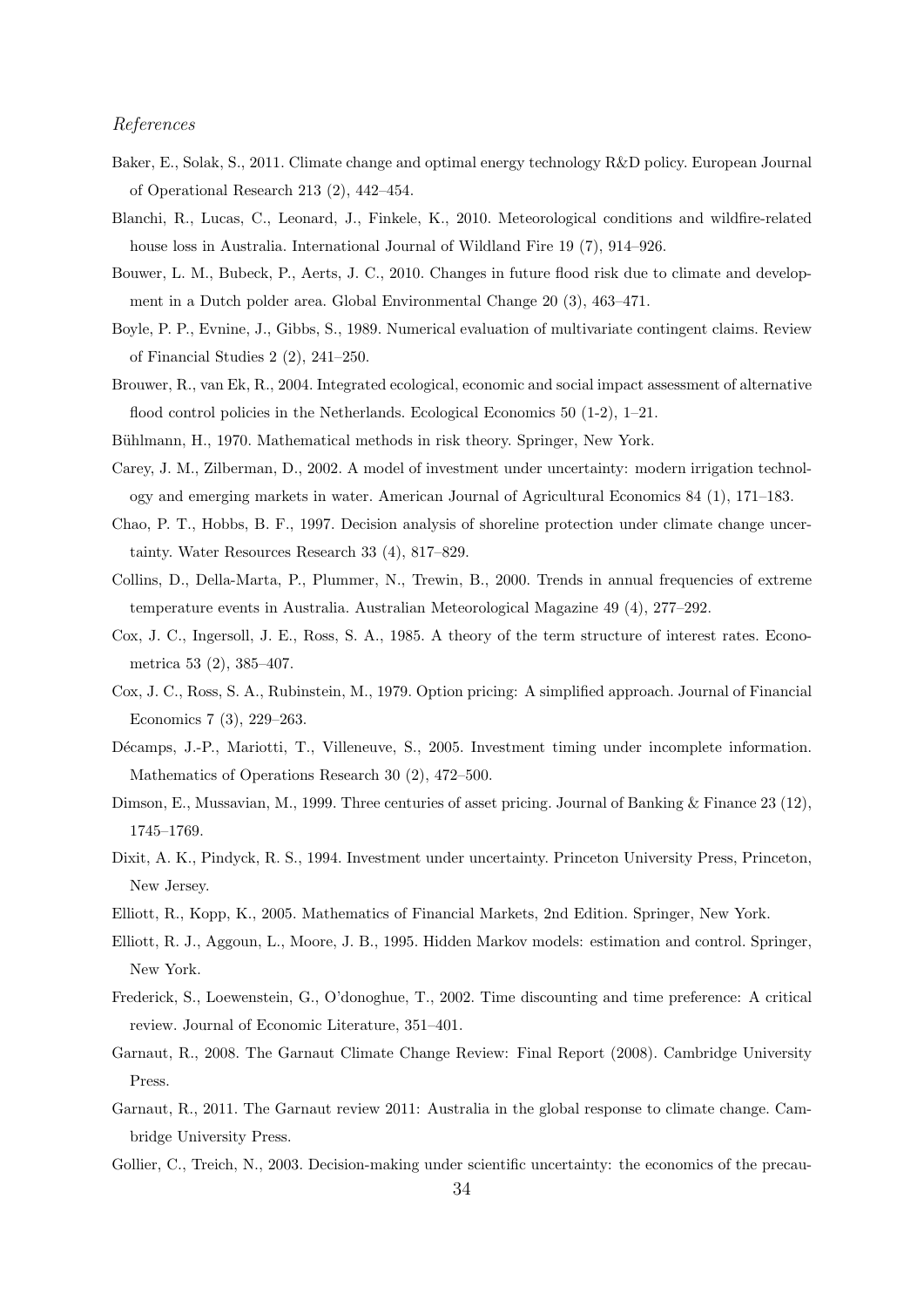tionary principle. Journal of Risk and Uncertainty 27 (1), 77–103.

- Grenadier, S. R., Malenko, A., 2010. A Bayesian approach to real options: The case of distinguishing between temporary and permanent shocks. The Journal of Finance 65 (5), 1949–1986.
- Groom, B., Koundouri, P., Panopoulou, E., Pantelidis, T., 2007. Discounting the distant future: how much does model selection affect the certainty equivalent rate? Journal of Applied Econometrics 22 (3), 641–656.
- Hartmann, D., Tank, A., Rusticucci, M., 2014. Observations: Atmosphere and surface. In: Stocker, T. F. (Ed.), Climate change 2013: the physical science basis: Working Group I contribution to the Fifth assessment report of the Intergovernmental Panel on Climate Change. Cambridge University Press, Ch. 2, pp. 159–254.
- Hasson, A. E. A., Mills, G. A., Timbal, B., Walsh, K., 2009. Assessing the impact of climate change on extreme fire weather events over southeastern Australia. Climate Research 39 (2), 159–172.

Insurance Council of Australia, 2016. Historical disaster costs. http://www.insurancecouncil.com. au/assets/files/current%20and%20historical%20disaster%20statistics%20aug%2012.pdf.

- Karatzas, I., Shreve, S., 1988. Brownian Motion and Stochastic Calculus. Springer, New York.
- Karatzas, I., Zhao, X., 2001. Bayesian adaptive portfolio optimization. In: Jouini, E., Cvitanic, J., Musiela, M. (Eds.), Option Pricing, Interest Rates and Risk Management. Cambridge University Press, pp. 632–669.
- Karp, L., Zhang, J., 2006. Regulation with anticipated learning about environmental damages. Journal of Environmental Economics and Management 51 (3), 259–279.
- Keller, K., Bolker, B. M., Bradford, D. F., 2004. Uncertain climate thresholds and optimal economic growth. Journal of Environmental Economics and Management 48 (1), 723–741.
- Kelly, D. L., Kolstad, C. D., 1999. Bayesian learning, growth, and pollution. Journal of Economic Dynamics and Control 23 (4), 491–518.
- Kirshen, P., Knee, K., Ruth, M., 2008a. Climate change and coastal flooding in Metro Boston: impacts and adaptation strategies. Climatic Change 90 (4), 453–473.
- Kirshen, P., Ruth, M., Anderson, W., 2008b. Interdependencies of urban climate change impacts and adaptation strategies: a case study of Metropolitan Boston USA. Climatic Change 86 (1-2), 105–122.
- Klein, M., 2009. Comment on investment timing under incomplete information. Mathematics of Operations Research 34 (1), 249–254.
- Koenker, R., Bassett, G., 1978. Regression quantiles. Econometrica, 33–50.
- Koussis, N., Martzoukos, S. H., Trigeorgis, L., 2013. Multi-stage product development with exploration, value-enhancing, preemptive and innovation options. Journal of Banking & Finance 37 (1), 174–190.
- Ku-ring-gai Council, 2010. Climate change adaptation strategy. Tech. rep., Ku-ring-gai Council.
- Lambrecht, B., Perraudin, W., 2003. Real options and preemption under incomplete information. Journal of Economic dynamics and Control 27 (4), 619–643.
- Lave, L. B., Apt, J., 2006. Planning for natural disasters in a stochastic world. Journal of Risk and Uncertainty 33 (1-2), 117–130.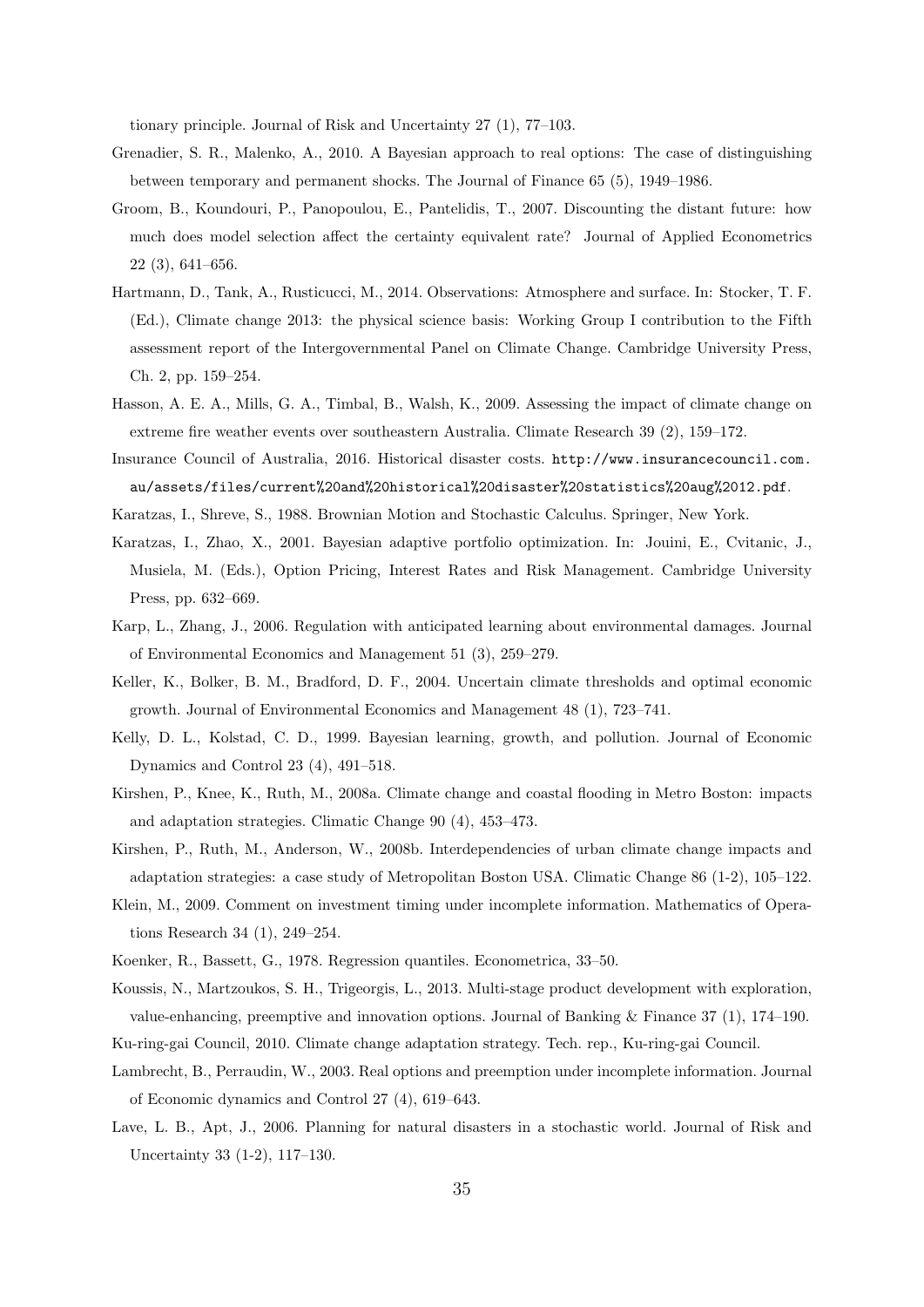- Li, Y.-X., Tang, N., Jiang, X., In press. Bayesian approaches for analyzing earthquake catastrophic risk. Insurance: Mathematics and Economics.
- Liptser, R., Shiryaev, A. N., 2001. Statistics of random Processes: I. general Theory. Springer, New York.
- Lucas, C., 2010. On developing a historical fire weather data-set for Australia. Australian Meteorological and Oceanographic Journal 60 (1), 1.
- Mathew, S., Trück, Henderson-Sellers, A., 2012. Kochi, India case study of climate adaptation to floods: Ranking local government investment options. Global Environmental Change 22 (1), 308 – 319.
- McFadden, D., 1973. Conditional logit analysis of qualitative choice behavior. Frontiers in Econometrics, 105–142.
- Michael, J. A., 2007. Episodic flooding and the cost of sea-level rise. Ecological Economics 63 (1), 149– 159.
- Murphy, B. F., Timbal, B., 2008. A review of recent climate variability and climate change in southeastern Australia. International Journal of Climatology 28 (7), 859–879.
- Newell, R. G., Pizer, W. A., 2003. Discounting the distant future: how much do uncertain rates increase valuations? Journal of Environmental Economics and Management 46 (1), 52–71.
- Nordhaus, W. D., 2007. A review of the Stern review on the economics of climate change. Journal of Economic Literature, 686–702.
- Oksendal, B., 2003. Stochastic Differential Equations: An Introduction with Applications, 6th Edition. Springer, New York.
- Quigg, L., 1993. Empirical testing of real option-pricing models. The Journal of Finance 48 (2), 621–640.
- Quiggin, J., 2008. Stern and his critics on discounting and climate change: an editorial essay. Climatic Change 89 (3), 195–205.
- Rigby, R., Stasinopoulos, D., 2005. Generalized additive models for location, scale and shape. Journal of the Royal Statistical Society: Series C (Applied Statistics) 54 (3), 507–554.
- Ryan, R., Lippman, S. A., 2003. Optimal exit from a project with noisy returns. Probability in the Engineering and Informational Sciences 17 (04), 435–458.
- Schwartz, E. S., Trigeorgis, L., 2004. Real options and investment under uncertainty: classical readings and recent contributions. MIT press.
- Shiryaev, A. N., 1978. Optimal stopping rules. Springer, New York.
- Siu, T. K., 2016. A self-exciting threshold jump-diffusion model for option valuation. Insurance: Mathematics and Economics In Press.
- Solomon, S., 2007. Climate change 2007 the physical science basis: Working group I contribution to the fourth assessment report of the IPCC. Cambridge University Press.
- Stern, N., 2007. The economics of climate change: the Stern review. Cambridge University Press.
- Symes, D., Akbar, D., Gillen, M., Smith, P., 2009. Land-use mitigation strategies for storm surge risk in South East Queensland. Australian Geographer 40 (1), 121–136.
- Tol, R. S., Yohe, G. W., 2009. The Stern review: a deconstruction. Energy Policy 37 (3), 1032–1040.
- Truong, C., Trück, S., 2016. It's not now or never: Implications of investment timing and risk aversion